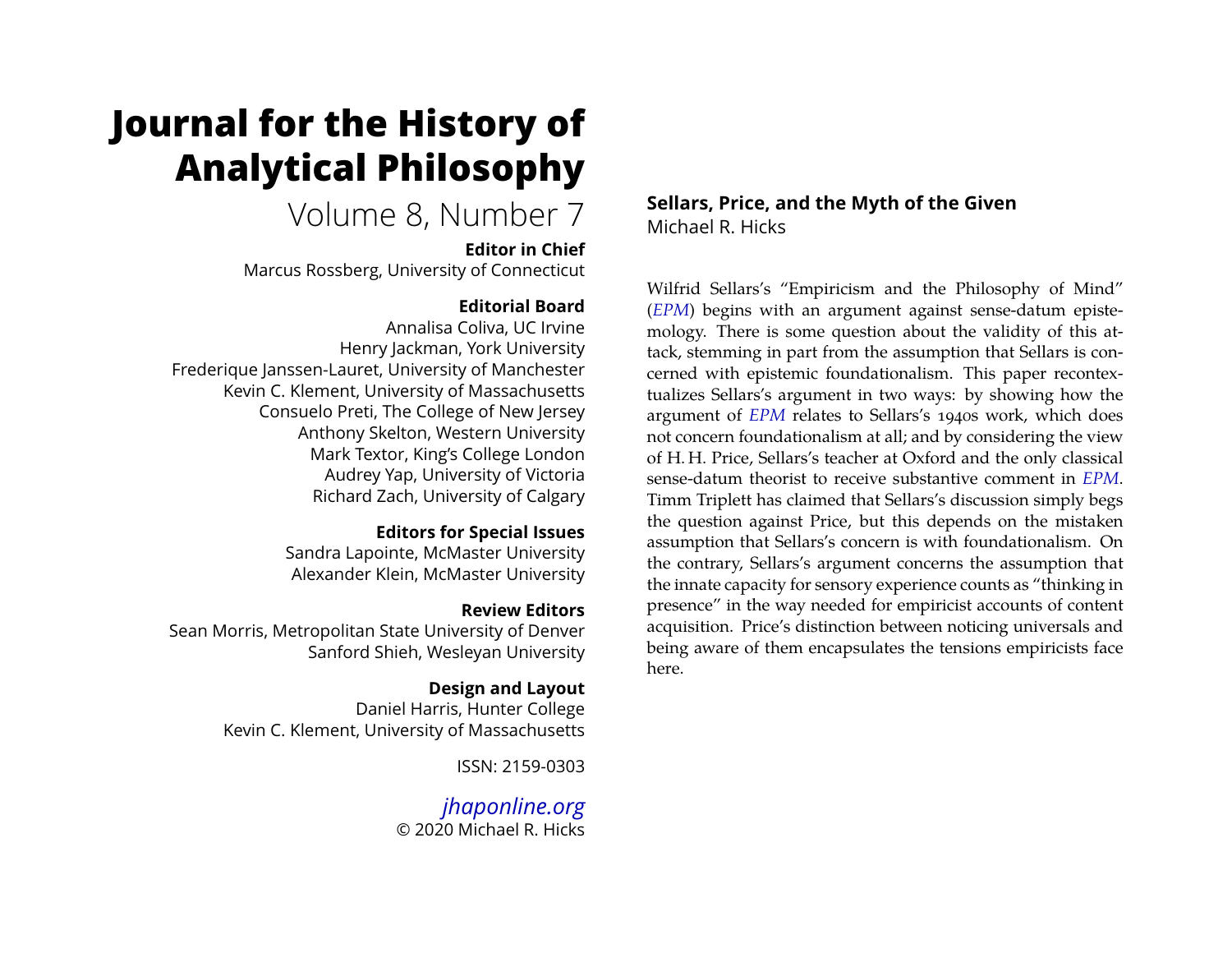# **Sellars, Price, and the Myth of the Given**

Michael R. Hicks

#### <span id="page-1-3"></span>**1. Introduction: the Myth of the Epistemic Given**

In part I of "Empiricism and the Philosophy of Mind" (*[EPM](#page-16-0)*), Wilfrid Sellars writes that "the point of the epistemological category of the given is, presumably, to explicate the idea that empirical knowledge rests on a 'foundation' of non-inferential knowledge of matter of fact"  $(S_3)$ .<sup>[1](#page-1-0)</sup> Timm Triplett and Willem deVries pick up on this claim in the introduction to their invaluable guide to *[EPM](#page-16-0)* [\(deVries and Triplett 2000\)](#page-15-0), and identify mythical givenness with epistemic foundationalism. While other scholars have urged that foundationalism does not *exhaust* the myth of the given,<sup>[2](#page-1-1)</sup> there is general consensus that Sellars understands sense-data in particular as instances of the "epistemic given", in virtue of their putative role as epistemic foundations. I shall argue that this is a mistake.

For one thing, by §3 Sellars has already distinguished those who would "analyze" sensing from those who would treat it as unanalyzable. The former, he says, tend to analyze sensing in non-epistemic terms. An example might be Susan [Steb](#page-16-2)[bing](#page-16-2) [\(1932,](#page-16-2) 71): the "*givenness* [of sense-data] is not equivalent to *indubitableness* in the sense required to furnish 'reasons' for our beliefs concerning material things". Presumably whatever provides epistemic foundations *does* furnish reasons. Thus, if Sellars's complaint about sense-data is that they cannot serve as epistemic foundations, Stebbing can take this in stride. The same goes for other "analysts", including (per Stebbing) G. E. Moore, the only classical sense-datum theorist mentioned by name in *[EPM](#page-16-0)* I.

Even if we restrict Sellars's argument to sense-datum theories that are plausibly interpreted as foundationalist,[3](#page-1-2) problems persist. He continues from the passage quoted above:

we may well experience a feeling of surprise on noting that according to sense-datum theorists, it is *particulars* that are sensed. For what is *known* even in non-inferential knowledge, is *facts* rather than particulars, items of the form *something's being thus-and-so* or *something's standing in a certain relation to something else*. (*[EPM](#page-16-0)* §3)

Contrast this with H. H. Price's distinction between apprehension "*that*" and apprehension "*of* ": only the latter, directed on particulars, deserves the Russellian label "acquaintance" [\(Price](#page-16-3) [1932,](#page-16-3) 5). Sellars's claim that knowledge is concerned with facts not particulars automatically disqualifies Price's apprehension of sense-data from status as knowledge, foundational or otherwise.

<span id="page-1-0"></span><sup>1</sup>Throughout I use the standard abbreviations for Sellars's texts, identified in the reference section. *[EPM](#page-16-0)* itself is numbered in two different ways: sixteen parts (given by Roman numerals) and sixty-three paragraphs. I will often make reference to the different parts, but will always give paragraph reference as well.

<span id="page-1-1"></span><sup>2</sup>To my knowledge, [O'Shea](#page-15-1) [\(2007,](#page-15-1) 107) first used the phrase "epistemic given" to distinguish a putatively epistemological critique from a more general concern, which he identifies (cf. 115) with the "categorial given". (He takes over Triplett and deVries's analysis of the epistemic given; see [O'Shea 2007,](#page-15-1) 208 n 3.) More recently, [Sachs](#page-16-1) [\(2014,](#page-16-1) 29) argues that C. I. Lewis falls foul not of the epistemic but of the "semantic" given. See note [18](#page-10-0) below. [\(Sachs](#page-16-1) [\(2014,](#page-16-1) 22), also endorses Triplett and deVries's analysis of the epistemic given.)

<span id="page-1-2"></span><sup>&</sup>lt;sup>3</sup>I take no stand on the question, whether such interpretations are right. As just noted (note [2\)](#page-1-1), [Sachs](#page-16-1) [\(2014\)](#page-16-1) disputes the traditional interpretation of Lewis as a foundationalist (though see [Klemick](#page-15-2) [\(forthcoming\)](#page-15-2) for a nuanced defense of the traditional view). Similar questions have been raised about Russell. H. H. Price is my primary concern, and while his doctrine of "perceptual assurance" is sometimes interpreted as resting on epistemic foundations deriving from sense-data, Price himself writes: "assurance as such, our consciousness of the reality of matter *in general*, cannot intelligibly be called either reasonable or unreasonable: it is that which *enables us to give* reasons of a particular kind" [\(Price 1932,](#page-16-3) 191).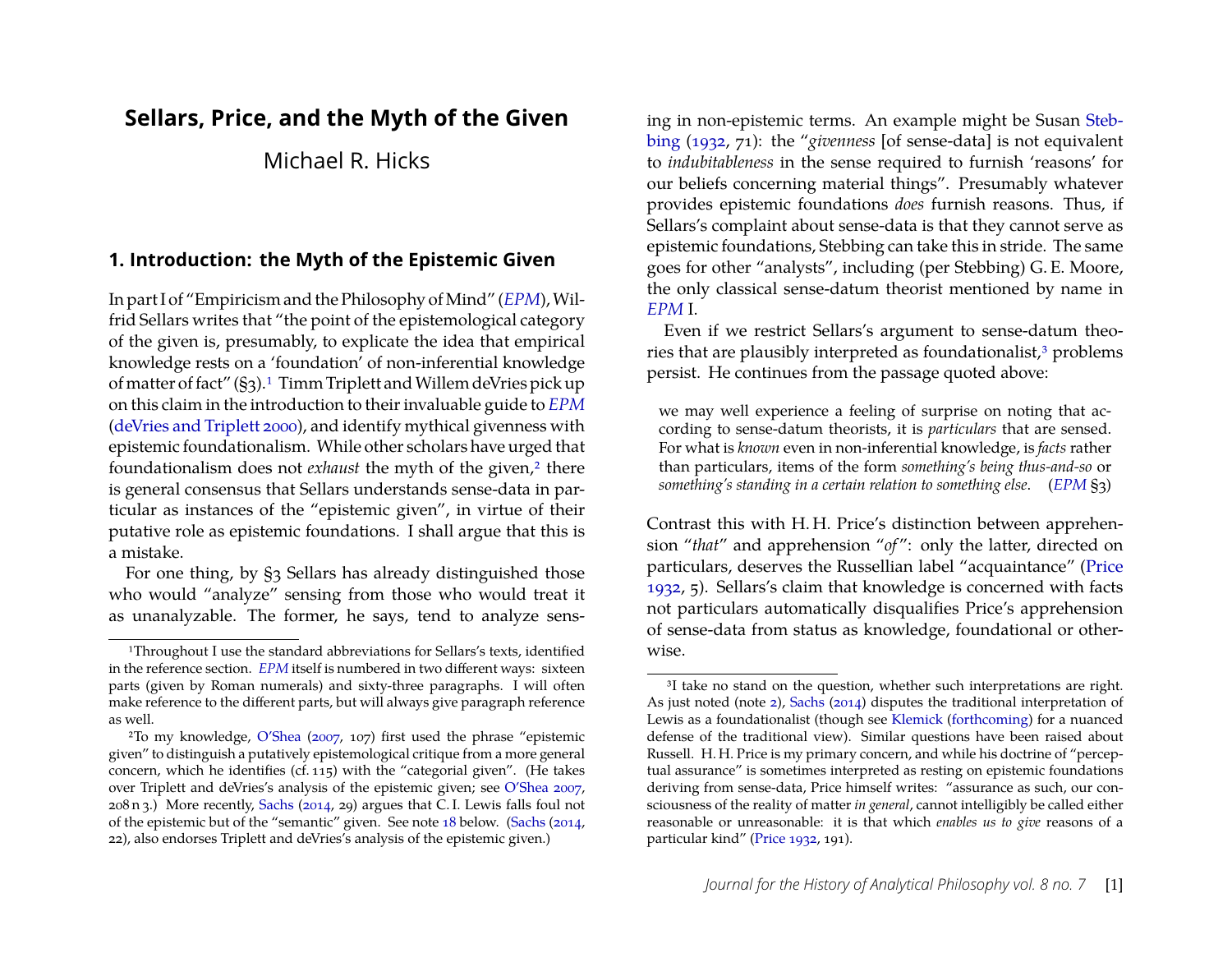Sellars does comment on this, offering the sense-datum theorist the following derivation: non-inferentially knowing that a sense content is red is sensing it "as being red", which can in turn be characterized as "sensing it" ("*full stop*"), in which case the sense content can be said to be "known" (full stop) (*[EPM](#page-16-0)* I, §4, 129). But this, he emphasizes, is knowing particulars in a derived sense. The fundamental concept of knowledge remains propositional. A bit later, Sellars develops for his opponents an "inconsistent triad", the first proposition of which, thesis [A,](#page-1-3) is:

#### A. *X senses red sense content s* entails *x non-inferentially knows that s is red*. (*[EPM](#page-16-0)* §6)

If the sense-datum theorist abandons [A,](#page-1-3) "the sensing of sense contents becomes a noncognitive fact". And some years later, Sellars argues in *[OPM](#page-16-4)* that Russell was committed to thesis [A.](#page-1-3) Sellars sees no real possibility of (non-derivative) knowledge of particulars.

Nonetheless—and Sellars's interpretation notwithstanding— Russell did: "Knowledge of things, when it is of the kind we call knowledge by *acquaintance*, is essentially simpler than any knowledge of truths, and logically independent of knowledge of truths" [\(Russell 1912,](#page-16-5) 31). Not only isn't knowledge by acquaintance knowledge of truths, *pace* Sellars it is "logically independent" of it. Later we shall see that Price is not committed to thesis [A](#page-1-3) either.<sup>[4](#page-2-0)</sup> Sense-datum epistemologists insist that not all knowledge is knowledge of facts. It is not without reason, then, that [Triplett](#page-16-6) [\(2014\)](#page-16-6) objects that Sellars has flatly begged the question.

These two observations—not all sense-datum "epistemologists" figured sense-data as epistemic foundations, and those who did often saw them as providing non-propositional foundations—suggest that the target of *[EPM](#page-16-0)* I needs to be reconsidered. Triplett maintains that ahistorical presumptions have

made it difficult to recognize what mid-century analytic philosophers were up to. He is especially concerned with Sellars's treat-ment of Price, and I shall follow him in that.<sup>[5](#page-2-1)</sup> But the ahistorical fog he complains of implicates his own reading too. Sellars does not beg the question against foundationalists because he is not targeting epistemic foundationalism at all.

Consider the sense-datum analysts set aside above: their problem, Sellars maintains, is a version of the "naturalistic fallacy". But his argument does not depend on this point. Instead, he detects a fundamental issue uniting "epistemic" and "nonepistemic" sense-datum theorists: "they have taken givenness to be a fact which presupposes no learning, no forming of associations, no setting up of stimulus-response connections" (*[EPM](#page-16-0)* §6, 131). Developing this thought leads to the inconsistent triad, the two further theses of which are:

B. The ability to sense sense contents is unacquired.

C. The ability to know facts of the form  $x$  *is*  $\varphi$  is acquired. (§6)

<span id="page-2-0"></span><sup>4</sup>[O'Shea](#page-15-1) [\(2007,](#page-15-1) 112) concedes this, but argues plausibly that Sellars has "exposed a touchy nerve center" in Price's thinking.

<span id="page-2-1"></span><sup>5</sup>Price taught Sellars at Oxford, and is referenced in *[EPM](#page-16-0)*. Moreover, in his "Autobiographical Reflections" (*[AR](#page-16-7)*) Sellars tells us that it was while reading Kant with Price that he "began to develop in embryo the interpretation which was to become the core of *Science and Metaphysics*".

Peter [Olen](#page-15-3) [\(2016,](#page-15-3) 95) has recently complained of a "romantic" or "idealist" tendency among Sellars scholars to efface discontinuities between his early work and his mature work. Below (esp. Section [3\)](#page-5-0) I will be uncovering continuities Olen does not note, but I do not think this reflects the romantic impulse he complains of. Olen's pathbreaking analysis centers around Sellars's relationship to colleagues at Iowa. But the fact that Sellars's "mature" research program began, in some sense, prior to that influence suggests a different interpretation of his evidence. Sellars was always concerned with how best to communicate his thoughts: perhaps the influence of Iowa was as much on the presentation of his ideas as on their substance. (Of course presentational changes can—and undoubtedly did—have substantial implications.) Anyway, while I cannot defend, or even articulate, a developmental story matching the detail of Olen's, the real continuities I highlight should serve as a counterbalance to Olen's emphasis on (equally real) discontinuities.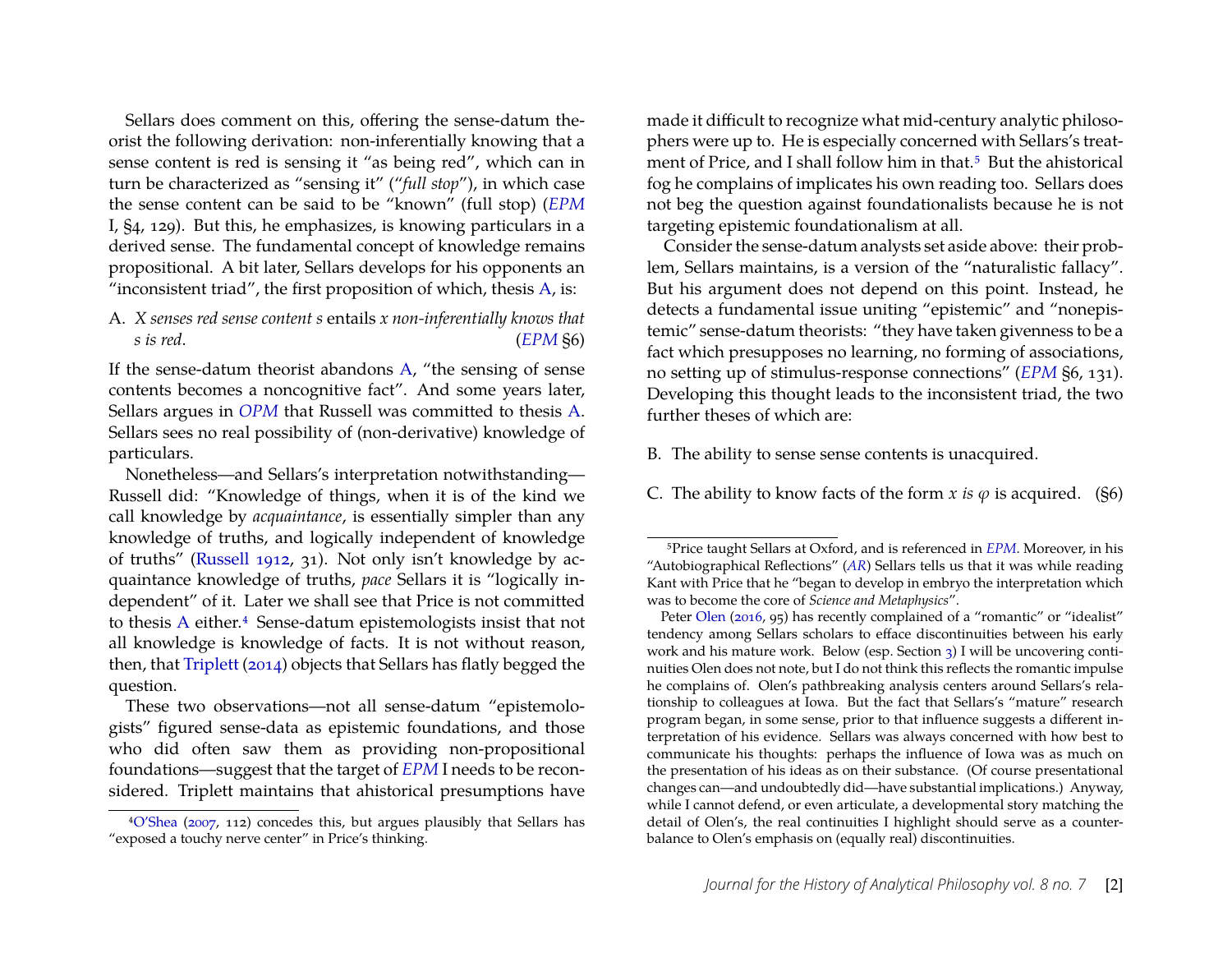On my interpretation, thesis [A](#page-1-3) is simply a stand-in for the idea that sense-datum theorists need something they agree is acquired to instead be innate.

Sellars's real target throughout *[EPM](#page-16-0)* is not epistemology narrowly construed, i.e., the theory of epistemic justification, but— as its title announces—the philosophy of mind.<sup>[6](#page-3-0)</sup> To abandon thesis [C,](#page-1-3) he says, "is to do violence to the predominantly nominalistic proclivities of the empiricist tradition" (132), evidenced for instance in Berkeley's rejection of abstract ideas. (He stresses this connection when introducing his own "psychological nominalism" in *[EPM](#page-16-0)* VI: see Section [6](#page-10-1) below.) According to Sellars, the myth of the given is a myth about content-acquisition, told by ("nominalistically"-minded) empiricists who *need* such a myth.[7](#page-3-1) In what follows I want to spell out his reasoning by considering the case of Price.

In response to a probing question from a reviewer, I should note that the myth of Jones "kills" the myth of the given, not by giving an alternative, competing explanation of access to content but by showing that, given access to content, we can make sense of *acquiring* "privileged" access to immediate experience. Thus, in repudiating the myth of the given we need not collapse into a behaviorism that denies the phenomenology of inner experience. (Focusing on the first "chapter" of the myth of Jones, I argue that Sellars fails to thread this needle [\(Hicks 2017\)](#page-15-6). Ironically, it is precisely Sellars's nonchalance about equipping the Ryleans with access to content that causes his problems. When I wrote that paper, I had not yet fully worked out the interpretation that follows.)

#### **2. Sellars on Price**

Price is arguably the only classical sense-datum theorist to receive substantive discussion in *[EPM](#page-16-0)*.[8](#page-3-2) Though the discussion I have in mind comes much later (*[EPM](#page-16-0)* VII), careful consideration of it will make clear the relevance of Sellars's argument in *[EPM](#page-16-0)* I to Price's view. Sellars's allusions in *[EPM](#page-16-0)* are not to Price's better remembered *Perception* [\(1932\)](#page-16-3), but to his later *Thinking and Experience* [\(1953\)](#page-16-9), which deserves reconsideration anyway,<sup>[9](#page-3-3)</sup> and so I focus primarily on it.

This causes a complication: in the earlier book, Price is an unapologetic "givenist" (Triplett's word), resolutely committed to sense-datum theory. By contrast, in the later one he explicitly notes that his arguments do not *require* sense-data. The fundamental epistemic concept is not acquaintance but ("primary") *recognition*.

At one point, however, Price ruefully comments that in "earlier days" the characteristics that are objects of primary recognition would have been said to have been "given" (47). Thus, like [Triplett](#page-16-6) [\(2014,](#page-16-6) 95 n 12), I take this to be *primarily* a change in vocabulary, necessitated by another historical observation important to Triplett's discussion. By the 1950s, Sellars's audience would not have been sense-datum epistemologists. It is ahistorical, [Triplett](#page-16-6) [\(2014,](#page-16-6) 80) insists, to conceive Sellars's argument as *convincing* sense-datum theorists to abandon their position. Triplett offers this in diagnostic spirit, to explain how Sellars could have gotten away with his purported "misconstrual"—

<span id="page-3-0"></span><sup>&</sup>lt;sup>6</sup>Michael [Williams](#page-16-8) [\(2009\)](#page-16-8) makes this point about the title, but sees it as a part of Sellars's reconceptualizing of epistemology. For the idea that Sellars's concern is not "narrowly epistemological", see [McDowell](#page-15-4) [\(1998,](#page-15-4) 8).

<span id="page-3-1"></span><sup>7</sup>As Quill [Kukla](#page-15-5) [\(2000,](#page-15-5) writing as Rebecca Kukla) points out, the problem is not *merely* that the given is a myth—Sellars himself uses a myth to kill a myth. The problem is that, *qua* myth it cannot do what it needs to do. As we shall see, Sellars's ultimate view is that the myth of the given is induced by a "static" picture of human rationality, which he rejects. From his "dynamic" perspective, access to content *as such* will seem far less pressing.

<span id="page-3-2"></span><sup>8</sup>Sellars mentions Moore, but only as a bookend for the "classical period" of sense-datum theorizing, which apparently began with Moore's "Refutation of Idealism". In *[EPM](#page-16-0)* II he sets off his discussion of Ayer as concerning a non-classical account, and in a footnote to *[EPM](#page-16-0)* III, Sellars mentions Broad's explanatory conception of sense-data, but only to distinguish it from the theory of appearing.

<span id="page-3-3"></span><sup>9</sup>This is especially true in the context of Sellars studies. In personal communication Bill deVries tells me that in the late 1970s, Sellars encouraged him to read *Thinking and Experience*.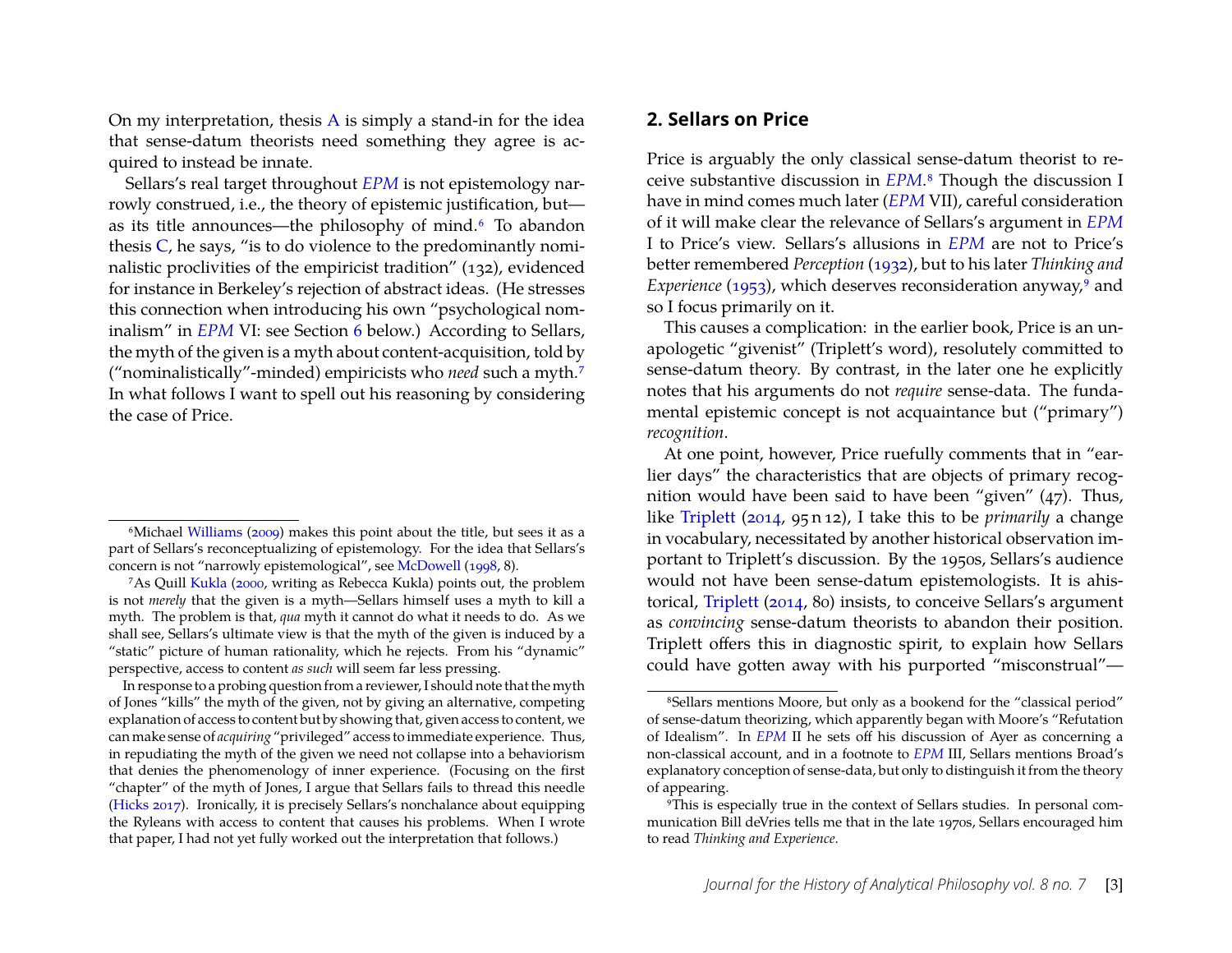his audience wasn't sense-datum theorists, so they didn't object to his misconstrual. While the burden of my argument is that no such diagnosis is needed, the point about the audience is sound, and substantiated by evidence internal to *[EPM](#page-16-0)*: "many who claim to attack the framework of givenness—and they are an increasing number—are really only attacking sense data" (§1). Sellars is self-consciously riding a sociological wave away from sense-datum theory, and his purpose is to make sure that the theory is rejected for the right reasons.<sup>[10](#page-4-0)</sup>

Price is swimming against that wave. He is still a sense-datum epistemologist, if by now of an idiosyncratic sort, but he recognizes that for his arguments to find an audience, they must be divorced from what might look like an outmoded dogma.<sup>[11](#page-4-1)</sup> This complicates the interpretation of the text, for Price does not spell out the relationship between his two sets of vocabulary. [Triplett](#page-16-6) [\(2014,](#page-16-6) 95 n 14) plausibly supposes that recognition just is the replacement for acquaintance. I return to this question later: some problems with that identification will cut to the heart of the matter.

In *[EPM](#page-16-0)* Sellars references Price twice on one page. First:

The real test of a theory of language lies not in its account of what has been called (by H. H. Price) "thinking in absence", but in its account of "thinking in presence"—that is to say, its account of those occasions on which the fundamental connection of language with non-linguistic fact is exhibited. And many theories which look like psychological nominalism when one views their account of thinking in absence, turn out to be quite "Augustinian" when the scalpel is turned to their account of thinking in presence. (*[EPM](#page-16-0)* §30)

For now we can let the reference to psychological nominalism slide (see Section [6](#page-10-1) below). The important point is that considering the status of acquaintance in Price is "turning the scalpel" on Price's view; I will be arguing that Sellars intends us to do just that. Thus, this is not as positive a reference as it might seem.

A short while later, there is an unambiguously positive reference. Having moved (it seems) on to reflection on the possibility of a broadly behaviorist theory, Sellars comments:

there is a temptation to suppose that the word "red" means the quality *red* by virtue of these two facts: briefly, the fact that it has the *syntax* of a predicate, and the fact that it is a *response* (in certain circumstances) to red objects . . . [T]his account of the meaningfulness of "red"... Price has correctly stigmatized as the "thermometer view". (*[EPM](#page-16-0)* §31)

Price introduces the thermometer view as a conception of human nature underwriting a "sign" theory of symbolization. Signbased thinking is a very simplistic (genetically ancient) variety of thinking in absence. When I prepare for the coming storm, on seeing its sign in the darkening clouds, I am "thinking of" the storm, but only in absence. When we conceive of the animal deploying signs in this way, it underlines the idea that one can think "in absence" in *this* sense without the spontaneous capacity to, e.g., reflect on the nature of storms. Price invokes the then current psychological distinction between "tied" and "free" representation to locate the point: sign-based thinking is " $tied$ ". $12$ 

<span id="page-4-0"></span><sup>&</sup>lt;sup>10</sup>This fits well with Sellars's metaphilosophical commitments. In the opening of "Particulars" (*[P](#page-16-10)*), and again in "Phenomenalism" (*[PH](#page-16-11)*), he stresses the tendency to attack a symptom (e.g., sense-data) rather than the underlying disease.

<span id="page-4-1"></span> $11$ In a reply to a reviewer (R.J.C. Burgener), Price emphasizes the tricky "climate of opinion" in which he was writing, namely an audience of admirers of the later Wittgenstein. He comments, "I am really just an old fashioned British empiricist" [\(Price 1959,](#page-16-12) 481).

<span id="page-4-2"></span><sup>12</sup>Sellars employs this distinction too: "much of what (among philosophers) passes for tough-minded psychology is an over-simplified extension to the higher processes of the dog–fingersnap–sit-up–sugar schema of tied responses to environmental stimuli" (*[LRB](#page-16-13)* 298). More explicitly, in the previously unpublished "Psychologism" manuscript included as an appendix to [Olen](#page-15-3) [\(2016\)](#page-15-3): "'Free' linguistic activity is not only *peculiar* to man, it is so characteristic of his behavior that it permeates even his 'tied' activities and gives them a nature and scope not to be encountered in the activities of animals lower in the evolutionary scale" (171). Olen stresses that Sellars's late 1940s shift towards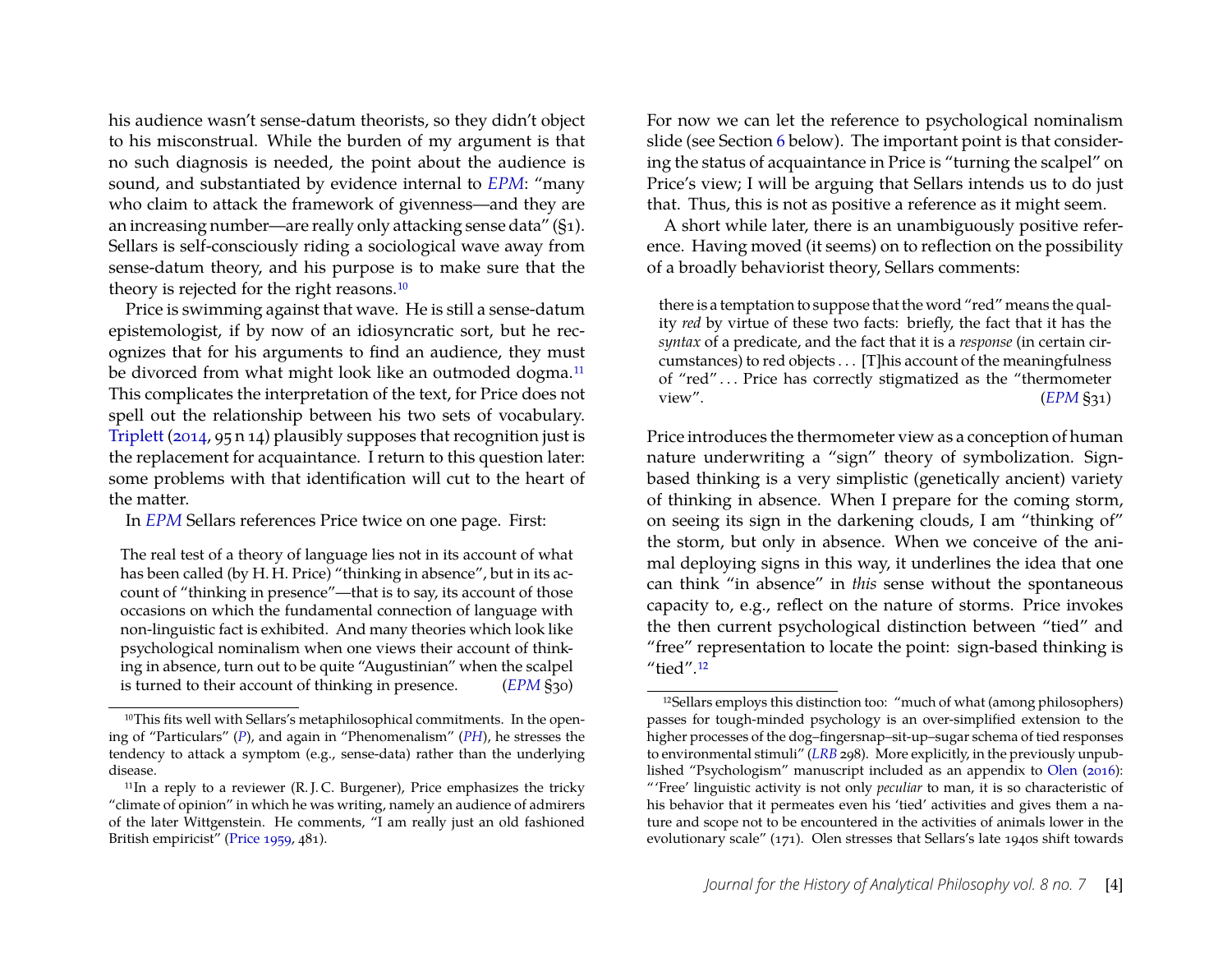The crucial truth in the thermometer view, Price maintains, is the centrality of ostensive definition: "*verbal* thinking really would be impossible" without it [\(Price 1953,](#page-16-9) 221). This is echoed in Sellars's comment about "those occasions on which the fundamental connection of language with non-linguistic fact is exhibited". Price and Sellars *agree* that such occasions are fundamental, *and* that it is easy to mischaracterize them in virtue of that fact. According to Price, the sign theory of symbolization misleadingly focuses on "ceremonious" ostensions like "this is a cat". Ostensive definition typically occurs not ceremoniously but in occasions of "perceptual concern", moments of perceptually mediated practical engagement with one's environment ("good kitty!" or "the cat wants to be fed"). Without long experience with such implicit ostensions, one is in no position to understand a ceremonious ostension.

Most importantly, a picture that over-emphasizes the role of ostensive definition "can make no room for the distinction between tied thinking and free" (200). Picking up Sellars's allusion from the first quotation above, we can say that Price is accusing the thermometer view of being "Augustinian" in its account of (free) thinking in absence. The fact that thinking in presence is definitively "tied" might have suggested that thinking in absence is the true test of a theory of language. That is to say, it might seem as if the accusation of being "Augustinian" only makes sense in the context of thinking in absence. Sellars's argument, on the contrary, is that such objections can—and, in the case of Price, do—apply to accounts of thinking in presence as well.

#### <span id="page-5-0"></span>**3. Sellars on Thinking in Presence**

To contextualize the discussion of Price in *[EPM](#page-16-0)*, it will help to briefly consider Sellars's earlier work. The line of thought I am detecting here can be found in Sellars's first publications, where it is not restricted to broadly externalist "thermometer model" semantic theories. It is Sellars's basic concern about traditional empiricism.

Sellars's first three publications (*[PPE](#page-16-15)*, *[ENWW](#page-16-16)*, *[RNWW](#page-16-17)*) can usefully be grouped together as his "pure pragmatics" papers. All three were written around the same time, have some overlap between them, and are nearly impenetrable. Illuminating recent work by Peter [Olen](#page-15-3) [\(2016\)](#page-15-3) is changing that, but I do not pretend to offer a comprehensive account of pure pragmatics. Rather, I mean only to tease out a theme relevant to current concerns, the contrast between "verified" and "confirmed" sentences and predicates. Though this terminology suggests interest in pure epistemology, that is misleading: both are produced by an omniscient subject, and so express knowledge.[13](#page-5-1) The difference is not in epistemic status but their place in our cognitive economy.

Verified sentences, like Schlick's *Konstatierungen*, co-occur with their "designata"; verified predicates occur in verified sentences.[14](#page-5-2) A merely confirmed sentence is not verifiable but is true as a matter of, roughly, material inference, what at this point he calls linguistic conformation laws within a "world-story".[15](#page-5-3) A good example of an unverifiable sentence is a past-tense statement: it cannot co-occur with the fact in virtue of which it is true (as that fact is in the past). It can nevertheless express knowl-

behaviorism abandons the "formal" austerity of Sellars's earliest work (see also [Tripodi 2011\)](#page-16-14). While undeniably true, if I am right it is not that revealing. As Sellars invokes behavioristic language, he also introduces a cautionary note: insofar as behaviorism makes our "tied" activities indistinguishable from those of animals "lower in the evolutionary scale", it is not accounting for *thinking* in presence. This is independent of Tripodi's and Olen's shared observation that Sellars's Skinnerian vocabulary quickly became out-of-date.

<span id="page-5-1"></span><sup>13</sup>Sellars uses the device of the omniscient subject in both *[ENWW](#page-16-16)* and *[RNWW](#page-16-17)*. At *[PPE](#page-16-15)* 191, he considers the complaint that in treating both the verified and the confirmed as (therefore) true he is collapsing an important distinction.

<span id="page-5-2"></span><sup>14</sup>For the comparison to Schlick, see *[PPE](#page-16-15)* 200 (also *[EPM](#page-16-0)* VIII, esp. §§33–35; in §35, he calls back to Price's critique of the thermometer model).

<span id="page-5-3"></span><sup>&</sup>lt;sup>15</sup>Boris [Brandhoff](#page-15-7) [\(2017\)](#page-15-7) argues that these come to the same. [Olen](#page-15-3) [\(2016,](#page-15-3) chap. 3.3) suggests some ways they might come apart.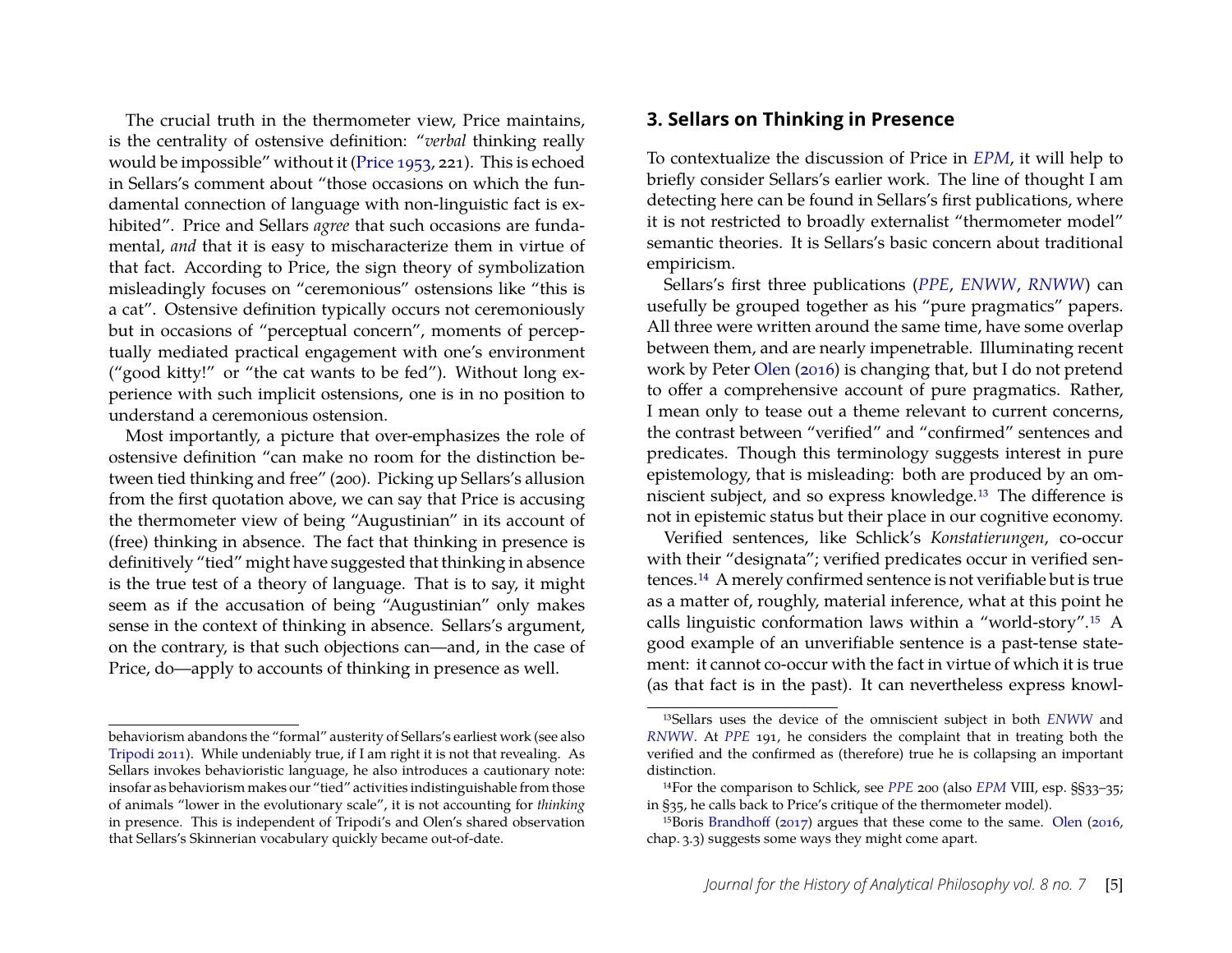edge; Sellars's thought is that confirmed sentences in general are like that.

The possibility he is keen to raise, and defends most explicitly in *[RNWW](#page-16-17)*, is that some primitive *predicates* are merely con-firmable, i.e., do not occur in verifiable sentences.<sup>[16](#page-6-0)</sup> The contrary position he associates with Russell's principle of acquaintance (*[PPE](#page-16-15)* 193). Though he doesn't make much of it at this point, already in *[RNWW](#page-16-17)* (448) Sellars connects this issue to the interpretation of scientific theories. This connection will loom large below (Section [7\)](#page-11-0).

That any sentence system has a "verification base" is, Sellars says, a "theorem in pure pragmatics" (*[PPE](#page-16-15)* 193) and a commitment of the minimal empiricism he himself endorses. Indeed, it is in virtue of verification that a world story counts as being about the world it takes place in. Thus, like I said, for Sellars thinking in presence is essential to our cognitive economy. But his central point is that verifications must "gear in" with conformation laws and, hence, merely confirmable predicates (if any there be). One of the threads woven into the complex tapestry of Sellars's short-lived program in pure pragmatics is the idea that sensual confrontation, though important, has been misinterpreted in the empiricist tradition that Sellars locates himself in.

This theme emerges somewhat more clearly in an intriguing [1949](#page-16-18) essay called "Acquaintance and Description Again" (*[AD](#page-16-18)*). The bulk of the short piece is a dialogue between, as Sellars puts it in his concluding remarks, "two of the many souls which vie in Lord Russell's breast" (*[AD](#page-16-18)* 502): a logician named "Russell" and a sense-datum epistemologist named "Cantibrigian". It is relevant to my overarching aim to note that Cantibrigian the epistemologist mentions *knowledge* exactly once and in passing. "Epistemology" as Sellars understands it is a more expansive subfield than it is often conceived today.

In his concluding remarks, Sellars asks how best to criticize Cantibrigian:

Is it enough to point out that the psychology of human cognition is most certainly not built on the concept of a meaning relation which holds between sign-events and other items, particulars or universals, in one field of acquaintance? No, for the mistake which Cantabrigian makes is a more basic one which could be allied with sound psychological doctrine. (*[AD](#page-16-18)* 502)

The basic error made by the sense-datum theorist does not depend on what, a little while later, he calls "the pseudopsychology of the 'given'". Notably, this characterization ("pseudo-psychology") comes without argument: even in 1949 Sellars did not think his audience would be shocked by off-hand repudiation of psychological givenness.

The sense-datum theorist and her more psychologically astute critic share a faulty theory of designation, as "a reconstruction of being present to an experience". For instance, Sellars applauds Cantibrigian's argument that Russell's theory of descriptions can (contra the Russell of the dialogue) explain how we can describe more than we can name. But Cantibrigian supposes this to show how we break out of "the semantic solipsism of the present moment" (*[AD](#page-16-18)* 500)—in the absence of being able to describe further than we can name, Cantibrigian assumes, we would be stuck there. By contrast, on Sellars's view designation essentially concerns "the relation of sign habits to features of the environment in abstraction from particular acts of experiencing these features" (*[AD](#page-16-18)* 503). *Names*, we could say, are essentially available for thinking in absence. "It is *demonstratives* and not *names* which are limited in their reference to items belonging to the same experiential situation in which they occur." Thus, the theory of descriptions cannot play its crucial "epistemological" role: taking us from thinking in presence to thinking in absence. Without names (deployable in absence) one has nothing to use a theory of descriptions on, and with names one is already able to

<span id="page-6-0"></span><sup>&</sup>lt;sup>16</sup>*[RNWW](#page-16-17)* 447. The possibility of such predicates, he says, "is what distinguishes my position from positivism" (*[ENWW](#page-16-16)* 656 n 20).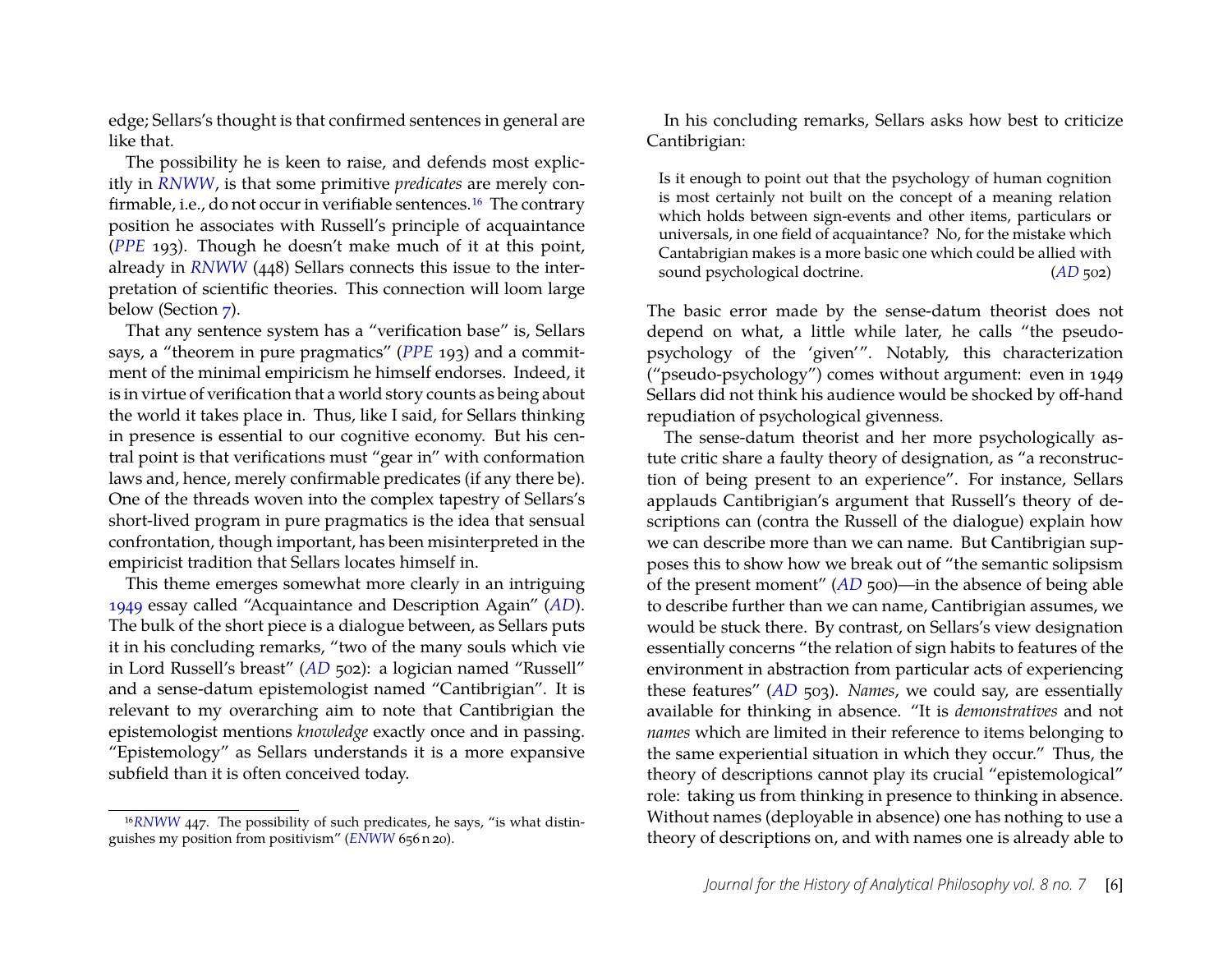think in absence and so does not need the theory of descriptions (for *those* purposes).

Thus, at least in the late 1940s Sellars does not hang his critique of sense-data on their failure to serve as epistemic foundations. He is concerned with the relationship between thinking in absence and thinking in presence. If Sellars's position in *[EPM](#page-16-0)* really is that sense-datum theorists are (one and all?) committed to thesis [A](#page-1-3) of his inconsistent triad, he has *forgotten* what he clearly knew before, that there is a role for sense-data that does not depend on their justificatory relation to empirical knowledge.

Moreover, whereas none of his arguments in the 1940s invokes anything like thesis [A,](#page-1-3) he does express a concern at least superficially like the one he discusses in *[EPM](#page-16-0)* in connection with Price. It should come as little surprise if the formulations of *[EPM](#page-16-0)* I are novel repackagings of his standing concerns. That is what we shall see.

#### **4. Price on Recognition**

Let's return, then, to Price. [Price](#page-16-9) [\(1953\)](#page-16-9) opens with a detailed analysis of the metaphysics of universals, the upshot of which is that the disagreement between an Aristotelean realism ("the philosophy of universals") and a more contemporary "resemblance" theory is almost entirely verbal. On either view, *recurrence* is essential to the possibility of intelligent activity. This leads him into what he calls "epistemology".

Price's reason for foregrounding recurrence is Rylean. Intelligence is exhibited first and foremost in behavior: "one may say if one pleases that the skilful or cunning performer is thinking after all. But then we must explain that he is thinking *in his actions*, and not in words or images; it is his hands or feet that he thinks with" [\(Price 1953,](#page-16-9) 34). According to Price, this would be impossible if the intelligent performer never recognized recurrence; and without recurrence, there would be nothing to recognize. Whatever differences there might be between the philosophy of universals and the resemblance theory, they both have the same explanandum—intelligent behavior derived from recognition and so cannot disagree on the fact of recurrence.

Recognition is the epistemic complement to recurrence: "In a world of incessant novelty, where there was no recurrence at all and no tedious repetitions, no concepts could ever be acquired . . . in such a world nothing would ever be recognizable" (8). (This "world of incessant novelty" plays an important role in the next section.) Given recurrence, recognition enables intelligence. If nothing were recognizable, recurrent, there would be no opportunities to develop intelligence, and if nothing were recognized there would be no opportunity to display it. But more importantly, recurrence takes on an epistemic significance in recognition by making conceptualization possible. "Before I can conceive the colour violet *in abstracto* . . . I must first learn to recognize instances of this colour when I see them. To think of it in absence, I must first learn to recognize it in presence" (35).

Recognition—what, when speaking with the philosophy of universals, Price calls the "awareness" of a universal—is supposed to constitute a cognitive stratum between free thinking in absence and mere "noticing", the conscious presence of some characteristic. Recognition results only in *tied* thinking in absence. Price registers helpful ambivalence when he notes that it is a matter for verbal decision whether sign-cognition of this sort deserves the label "thinking" (93–96).

Two features of Price's analysis are worth noting. First, recognition is basically indifferent as between "determinable" and "determinate" universals. He draws attention to our ability (and, he notes, the pheasant's as well) to recognize a blackberry bush by shape (54), though the determinate shape of a given blackberry bush is so complex as to be unrecognizable. What we recognize (in the "primary" sense) is often (merely) determinable.

Second, while he insists that recognition is a function of memory, Price denies that it is a function of*recollective* memory. Think of entering a familiar room and exclaiming that the furniture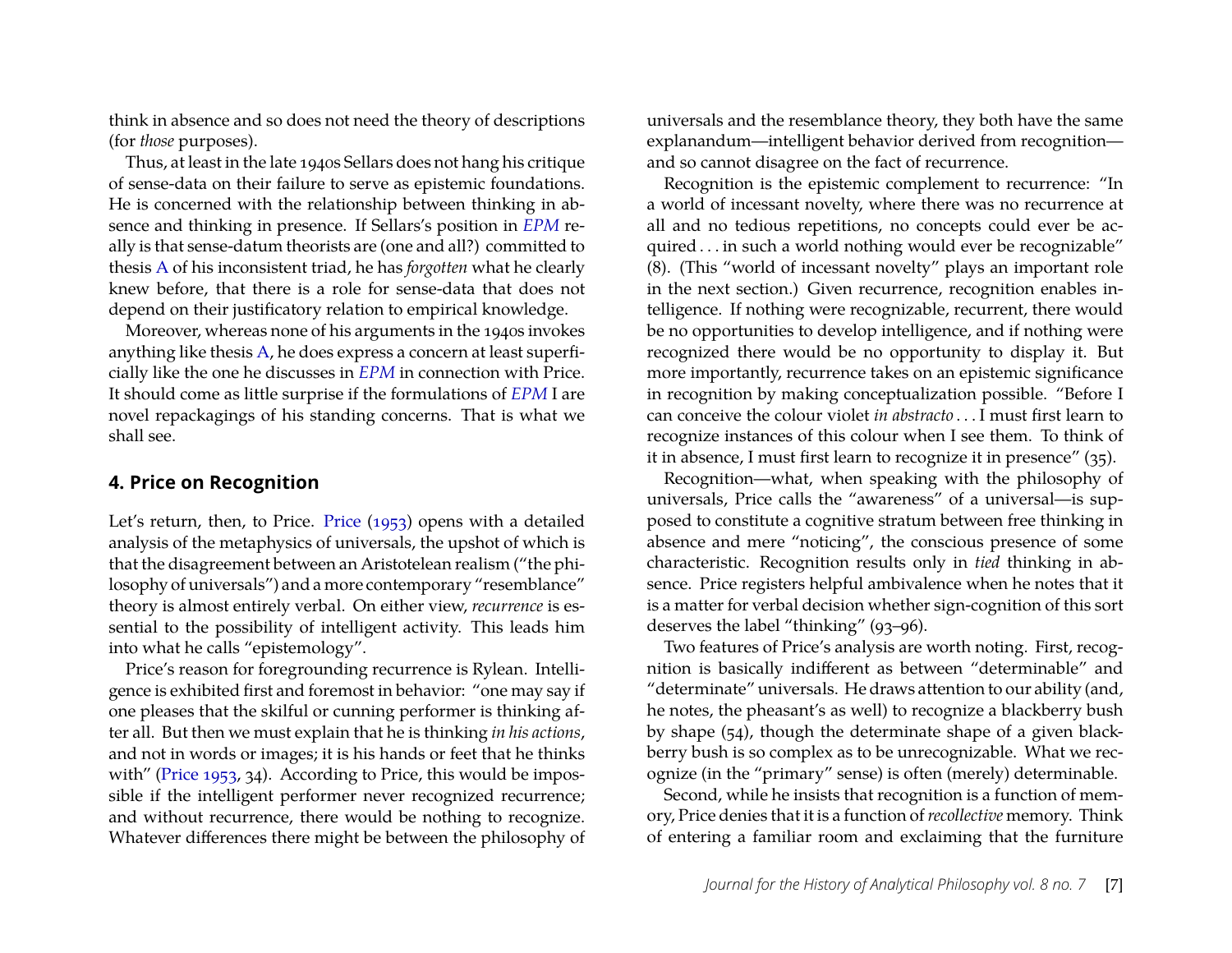has been changed (68). Such a feeling presupposes memory, in some sense, of how the furniture was, but you might well not be able to *recall* how the furniture was: you need only exercise recognitive memory. Recognizing something involves a feeling of (un)familiarity, but not necessarily the ability to recollect the incident in virtue of which one recognizes the situation. "No doubt, if the [recognized] characteristic feels familiar to us, we have as a matter of fact experienced at least one previous instance of it; but we need not recall when or how" (58). This will be a crucial point in my discussion below: as a matter of fact, the awareness (in Price's technical sense) of a universal always presupposes a previous encounter.

At least at first, thinking in absence—as with the storm presupposes previous thinking in presence. This goes also for what Price calls "secondary" recognition, like recognizing, on the basis of a "flappy" gestalt, that what is going overhead is a crow. In such an experience, one is not recognizing (in the primary sense for sure) other characteristic features of crows sounds, close-up looks, etc. Nevertheless, Price is clear that (whether we "ought" to or not) we do not *infer* from primary objects of recognition (here, the flappy gestalt) to, e.g., crow-ness. A crucial feature that writes "signs" deep into our intellectual economy is the fact that inductive sign-based thinking informs perception, through secondary recognition.

With this contrast between primary and secondary recognition in place, one final essential point emerges: primary recognition always concerns characteristics, not individuals. The (secondary) recognition of the latter always "involves abstraction, the conceiving of characteristics in absence, as well as the recognition of them in presence" (39). For Price, the cognitive simplicity of a characteristic is essential to its availability for recognition.

By now we can see why Triplett suggests recognition is the stand-in for knowledge by acquaintance in *Thinking and Experience*. Price depicts recognition as the fundamental cognitive activity, underlying the capacity for thinking quite generally.

His is a subtle account, clearly designed to avoid a number of familiar objections to sense-datum epistemology, and indeed Price stresses that his story does not depend on (though it is friendly to) sense-datum theorizing. Most importantly, no propositional knowledge is on the scene until free conceptualized thinking is available. There is, thus, no reason to attribute thesis [A](#page-1-3) to Price.

# <span id="page-8-0"></span>**5. The Structure of Repeatability**

I quoted Price as saying that "as a matter of fact" recognition presupposes previous experience of a characteristic. He dedicates a whole chapter to the possibility of what he calls "errors of recognition". Most of his discussion concerns ways in which what looks like error is not really error of primary recognition. The exception is Russell's thought experiment of the world having been created one second ago, with all our memories intact. Here, recognition would proceed without the previous experience of a characteristic. Price takes it, though, that what this shows is really only that recognition is not an infallible guide to the past. I'll return to this shortly.

Already this suggests a difficulty for identifying recognition and acquaintance. Recognition is a *complex* cognitive act, involving both a memorial component and "noticing"—"a cognitive function which is too elementary to be erroneous" [\(Price 1953,](#page-16-9) 85). In its simplicity and immunity to error, it is tempting to compare noticing to acquaintance. Colloquially, at least, to *recognize* someone we must already have some acquaintance with them. I said that recognition presupposes a previous experience. Shouldn't that previous experience have been the initial acquaintance, in virtue of which recognition can occur?

Only someone who *is* acquainted with something is a candidate for *re*cognizing them. My suggestion, then, is that noticing is *becoming* acquainted. Perhaps Price's equation is between being able to recognize and *being*—not *becoming*—acquainted. While plausible, this leaves the difficulty that recognition is oc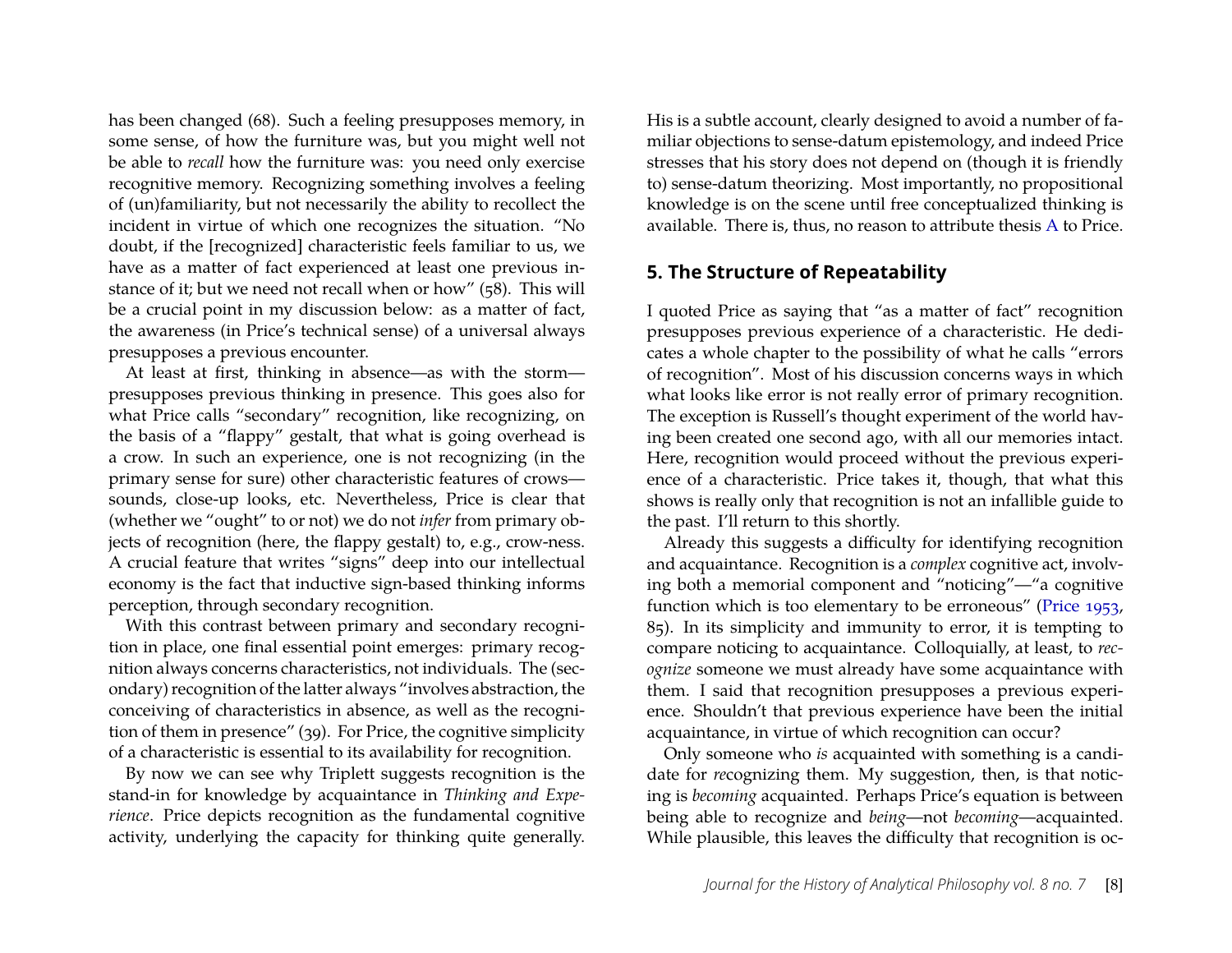current, where being acquainted (being able to recognize) is dispositional.

Be that as it may, Price at least once says that he has called primary recognition "noticing" (45). But officially the view is more careful: "awareness of a universal . . . is not merely the noticing of something now present; it is also a function of memory. A universal . . . is a *recurrent* feature of the world. And in being aware of it I am aware of it *as* recurrent" (61). Awareness, unlike noticing, is awareness of a characteristic *as* recurrent.

This is from the perspective of the philosophy of universals; in the resemblance theory recurrence is not *identity*, and so the point is a little more complex. Crucial to the resemblance theorist's analysis of recognition is a "totalistic memory" of a set of exemplar objects, "alike in the midst of unlikeness", i.e., closely resembling one another in only one of the many ways they could resemble objects (thus, a group of red objects unlike in shape and size). Recognition, then, is "the *way* we (actively) remember an exemplar group when we perceive a new object which resembles that group as a whole" (72)—we perceive the object, he says, "in the light of" the exemplar group; and indeed, we remember the exemplar group "in the light of" the perceived object. Again, this is not *recollective* but merely recognitive memory. The putative upshot is a new appreciation for the significance of memory to conceptual life: "in the totalistic memory of a set of exemplarobjects as a whole, we have the first faint beginnings of an abstract idea" (73).[17](#page-9-0)

As this detailed analysis of memory suggests, Price's account of recognition is sophisticated. Though sometimes it seems otherwise, the official view is not that there is a brute and unanalyzable feeling of familiarity, which accompanies some acts of noticing. Recognition is a (complex) whole, not a mere combination of noticing plus feeling: as I said, it is awareness "as recurrent".

There are two thoughts embedded in this claim, worth teasing apart.

Recall that primary recognition is of characteristics, not continuant particulars. Reidentifying a particular, Price claims, imposes a cognitive load that goes beyond merely recognizing a further instance of a repeatable. Individuals are not repeatable, and this is why they cannot be recognized in the primary sense; what is recognized in the primary sense is repeatable. By the same token what we notice are repeatables too.

The first point to draw out from Price's analysis of awareness is that it is awareness of a universal *as* repeatable, multiply instantiable. This involves sensitivity to what I'll call the structure of repeatability. This phenomenological claim is distinct from the second point: the genetic claim that in order to be aware of a universal as possessing the structure of repeatability, one must have encountered it *at least twice* (at least once prior to this). Price's characterization of our awareness of universals "as recurrent" runs these together. If, instead, we talk of awareness of a universal as *repeatable*, we have terminological leverage to ask, as Price cannot quite: does such awareness really *require* recurrence? Noticing is of repeatables, but not "as recurrent". Does that mean it is not of them "as repeatable"? Does mere noticing involve sensitivity to the structure of repeatability?

Powerful arguments can be made on either side. Recall Russell's thought-experiment: if the world was created one second ago with all my "memories" intact, I would be aware of universals. On Price's view I would be (erroneously) aware of them "*as* recurrent", and our terminology helps make this a little less paradoxical: I am aware of them as repeatable, and take them to be recurrent. The evidence of my experience as to the past is misleading. As I said, it is merely as a *matter of fact* that awareness presupposes recurrence; awareness is, first and foremost, awareness of the repeatable.

On this line of thought, Price should deny that *noticing* involves sensitivity to the structure of repeatability, and this is

<span id="page-9-0"></span><sup>&</sup>lt;sup>17</sup>Price's relation to Berkeleyan abstraction looms large below. But an abstract idea would be available in absence, and the totalistic memory is only drawn on in recognition—i.e., "in presence".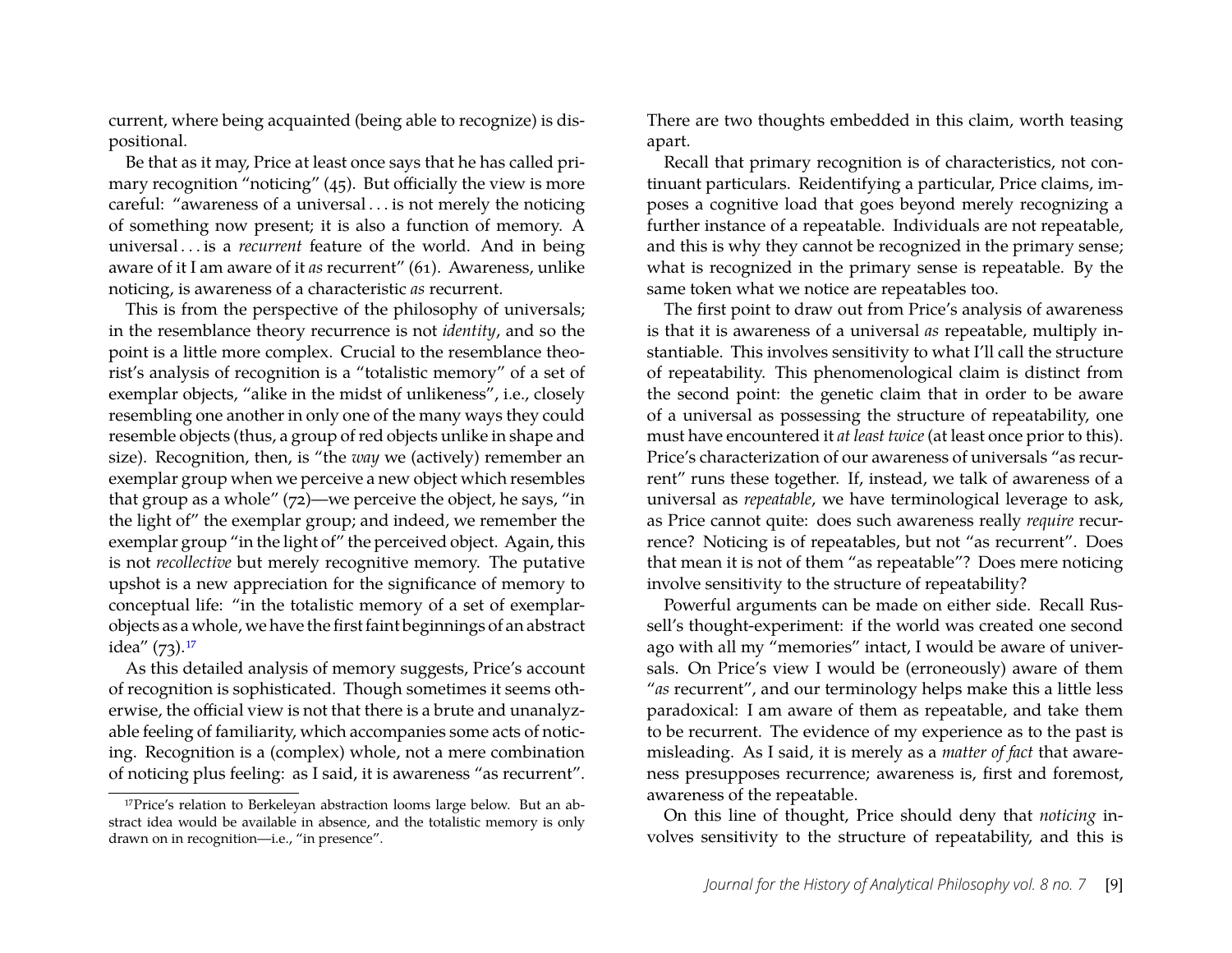in keeping with his opening discussion of the world of incessant novelty. There, presumably, there *is* noticing. But if there is sensitivity to the structure of repeatability, then there could be erroneous "recognitive" experiences. It is not just the capacity to think about certain repeatables—violet, say—that is acquired, but sensitivity to the structure of repeatability itself.

Price cannot simply endorse this line of thought, though, for if it is correct, it is hard to see how *re*-cognition works. Price's two analyses of recognition appeal to earlier cognitions, earlier episodes that are qualitatively identical, or at least similar. But this implies that those earlier episodes *did* involve sensitivity to the structure of repeatability. They, so to speak, looked forward to the possibility of being recognized later. Of course, insofar as it was the first encounter, they did not have a characteristic feeling of familiarity; but if they were to be recognized later, the experience of them must have been sensitive to their repeatability.

So Price faces a dilemma: noticing must both be and not be a sensitivity to the structure of repeatability. This problem emerges from attending, as Triplett advised, to the details of Price's view. But I have massaged it into a form in which it makes direct contact with an argument from *[EPM](#page-16-0)*.[18](#page-10-0) The argument occurs immediately before Sellars references Price, in an extended discussion of the classical empiricist tradition in *[EPM](#page-16-0)* VI, when Sellars introduces his psychological nominalism. I turn to that now.

#### <span id="page-10-1"></span>**6. Psychological Nominalism and Sense-data**

In *[EPM](#page-16-0)* VI Sellars criticizes Hume and Berkeley for inattention to the relation between repeatability and determinability: Hume's Berkeleyan attack on abstract ideas targets *determinable* ideas, while taking for granted *repeatable determinate* ideas. Though Sellars does not mention Price here, the Berkeleyan line is contrary to Price's observation that our cognitive economy shows no special preference for determinate as opposed to (merely) determinable recognition.[19](#page-10-2) One way of reacting to Price's observation would be to reinstate abstract—determinable—ideas: after all, we can recognize determinable repeatables just as well as their determinate counterparts. But Sellars insists that this is not the only reaction available, nor the one most in the spirit of classical empiricism.

Sellars introduces psychological nominalism as a more thoroughgoing Berkeleyan nominalism.[20](#page-10-3) Hume would have hit upon it, Sellars says, had he characterized initial elements of ex-

<span id="page-10-0"></span><sup>18</sup>Compare Carl Sachs's enlightening argument that C. I. Lewis falls foul of the myth of the Given when he insists that the given is qualitative and so repeatable [\(Sachs 2014,](#page-16-1) chap. 2). Sachs takes repeatability to be a problem because it is conceptual, and so cannot supply "transcendental friction". My diagnosis is different: whereas the capacity for awareness of the Given is supposed to be innate, sensitivity to repeatability is—perhaps because conceptual—acquired. I worry that on Sachs's view, it is a condition on "transcendental friction" that what provides it be innate, in which case it is inevitably "Given" in Sellars's pejorative sense. (The issue is most clear in Sachs's treatment of John McDowell: [McDowell](#page-15-8) [\(1994\)](#page-15-8) thinks that by construing passivity as drawing on conceptual capacities we can see it as, in a sense, providing transcendental friction. But for Sachs that is a non-starter, because it construes passivity as drawing on conceptual capacities. Perhaps McDowell's account doesn't work, but so far as I can tell Sachs's argument simply fails to engage with how "transcendental friction" would figure in McDowell's thought. Thanks to Griffin Klemick for

helpful conversation on this point.)

<span id="page-10-2"></span><sup>&</sup>lt;sup>19</sup>[Price](#page-16-19) [\(1940\)](#page-16-19) complains repeatedly that Hume minimizes the complexity of repetition: 33–34, 45–48, 60.

<span id="page-10-3"></span><sup>20</sup>A few critics have noted the importance of this move. Paul [Snowdon](#page-16-20) [\(2009,](#page-16-20) 111) sees Sellars's observation that Hume and Berkeley did not endorse psychological nominalism as registering an undefeated way out for the sense-datum epistemologist. And David [Chalmers](#page-15-9) [\(2003,](#page-15-9) 263 n 21) recognizes Sellars's discussion as contrary to his own (non-propositional) foundationalism. Chalmers is unmoved because he sees no problem with innate access to determinate repeatables. For present purposes, we need only note that *Price*'s attitude—denying that determinacy confers special status—faces the would-be empiricist with a dilemma: either the innate access in question is to repeatables in general, or there is no such innate access. The first horn abandons what Sellars calls the "nominalistic proclivities" of the empiricist tradition.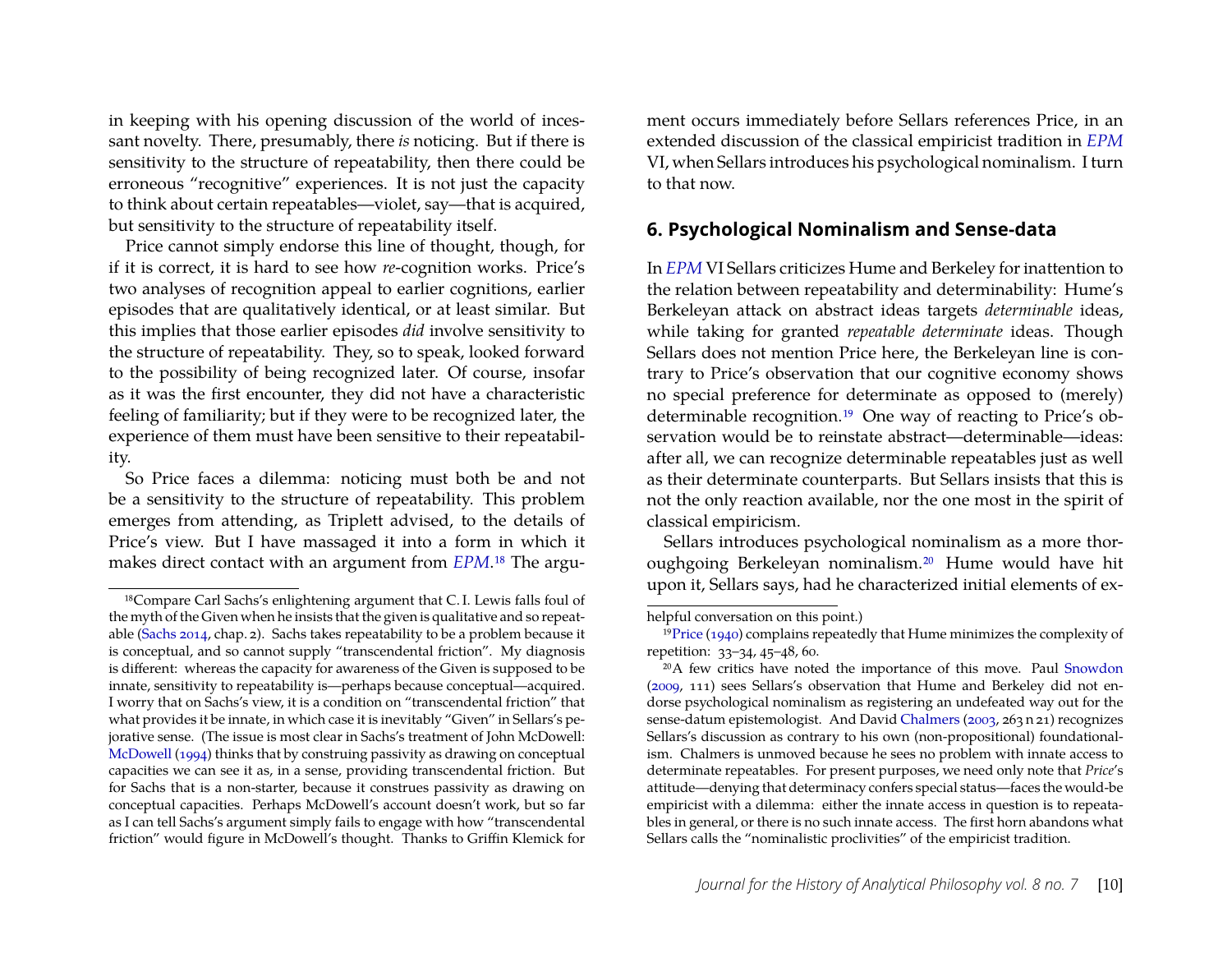perience as "*red particulars*" not "impressions *of red*" (*[EPM](#page-16-0)* §29, 160), for the latter characterization, unlike the former, gives the impression of repeatability. It ought not to be assumed that the initial elements of experience are cognized as repeatable.

Had Hume made this observation, his view would have been that "all consciousness of sorts or repeatables rests on an association of *words* (e.g., 'red') with classes of resembling particulars". This is Sellars's initial introduction of psychological nominal-ism, which he immediately observes is "hopelessly crude".<sup>[21](#page-11-1)</sup> A proper understanding of Sellars's own positive view would require careful attention to this point: he takes it to clear the way "to recognizing that basic word-world associations hold, for example, between "red" and red physical objects" (contrast Price's discussion of recognizing particulars). For present purposes, however, we just need to relate it to Price.

If the immediate experience Sellars is offering Hume corresponds to Price's noticing, then Sellars's argument is that noticing cannot, in the first instance, be of repeatables ("as repeatable"). As we saw, this seems to be Price's view as well. While Sellars does not mention Price in *[EPM](#page-16-0)* VI, he spells out the connection close to explicitly. His (nominalistic) Humean subject associates words with classes of resembling particulars, but does not presuppose "awareness *that they are resembling particulars*" much less "awareness *that they are red*". Where these would require sensitivity to the structure of repeatability, Sellars's Humean subject is not aware of it as possessing a repeatable character, being red. The two kinds of awareness Sellars distances himself from here correspond to the two analyses of recognition Price gives, for resemblance theory and the philosophy of universals. Price's invocation of recognition presupposes that one can notice something as possessing a repeatable character; but on Price's own accounting this is an acquired characteristic.

[Triplett](#page-16-6) [\(2014,](#page-16-6) 85) stresses that recognition is supposed to be available to animals and pre-linguistic humans. This does not change the basic point. For one thing, Price attributes to animals a kind of inductive learning (cf. [Price 1953,](#page-16-9) 42), and Sellars's argument depends solely on the contrast between what is acquired and what is innate. Perhaps non-human animals acquire sensitivity to the structure of repeatability too.

More importantly, the plausibility of this thought depends on just what that sensitivity is. All can agree that if recognition is just "noticing" plus a feeling of familiarity, i.e., an ability to let the past guide future action, it is widespread in the animal kingdom. Price quotes C. J. Holloway as saying that an intelligent being "does not waste his past" [\(1953,](#page-16-9) 59), and adds that even "the humblest slug (unless it is a mere automaton)" clears this bar. But on Price's official view, sensitivity to the structure of repeatability ought to be more sophisticated than simply allowing the past to condition one's responses ("feeling of familiarity" or not). Conflating this distinction makes it seem possible to isolate recognition as a discrete stage in conceptual development. But Sellars's view all along has been that sensitivity to the structure of repeatability requires the capacity for thinking in absence. It is his inattention to this point that makes Price's account of thinking in presence "Augustinian".

#### <span id="page-11-0"></span>**7. Revisiting the Inconsistent Triad**

Sellars argues that traditional empiricism ties the acquisition of content too intimately to thinking in presence, as if such thinking is a self-standing phenomenon. Thinking in presence only counts as such in virtue of its relationship to conceptual abilities that are not, as he put it in the pure pragmatics papers, "verifiable". More generally, thinking in presence gears in with a

<span id="page-11-1"></span><sup>21</sup>Much has been made of Sellars's invocation of language here ("all awareness . . . is a linguistic affair", *[EPM](#page-16-0)* §29). But it is less often noted that the "crude" reference to language derives from Hume. What really matters is that capacities for recognition are acquired. A stress on words does helpfully brings into focus the *social* dimension of this process of acquisition. But the connection to language as such can be overstated—including sometimes by Sellars himself.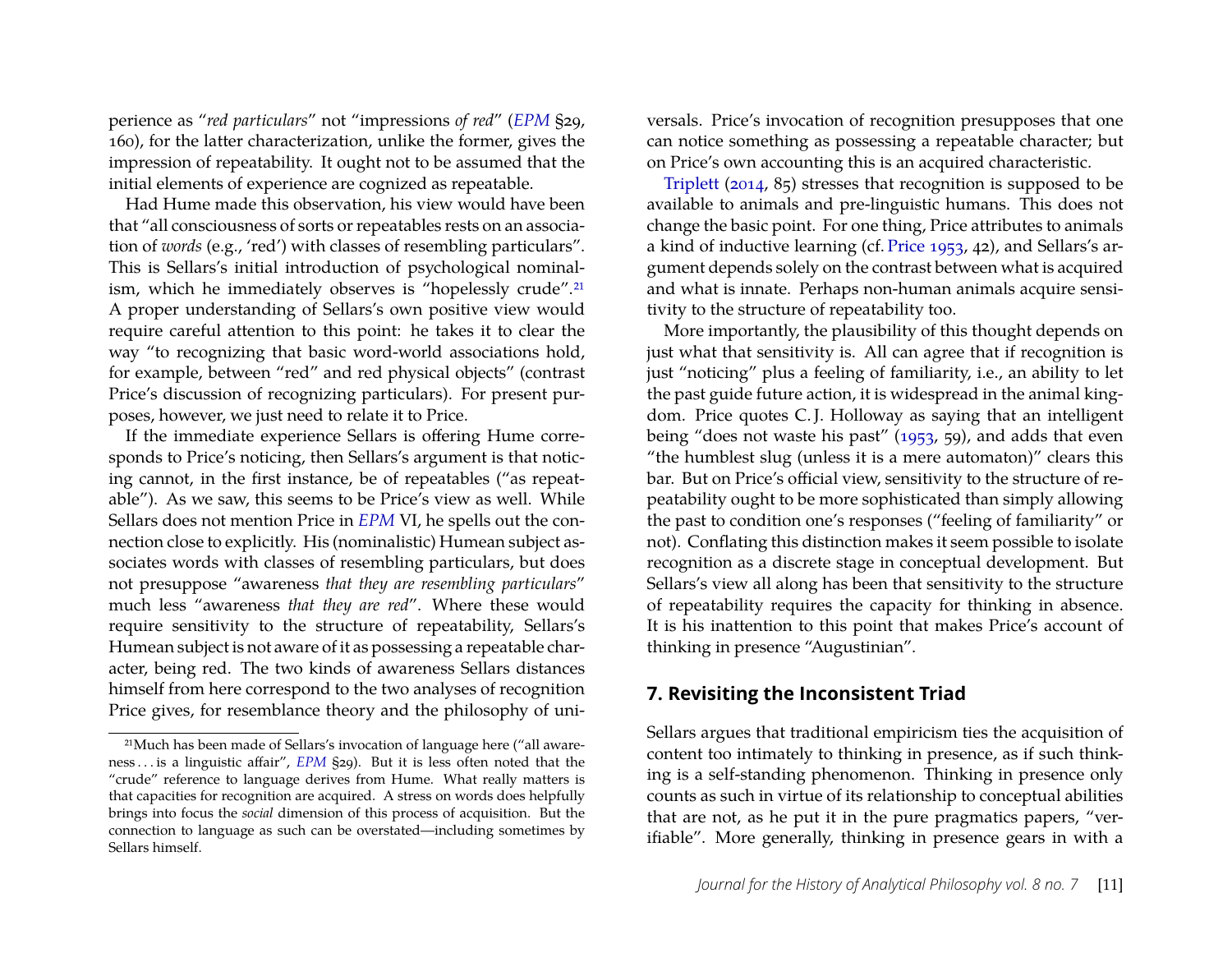proper account of thinking in absence. Nothing in any of this depends on epistemic foundations.

This is the theme of *[EPM](#page-16-0)* VI and VII. But Triplett's concern was *[EPM](#page-16-0)* I: the "inconsistent triad" in particular insinuates the centrality of thesis [A](#page-1-3) to sense-datum epistemology. If the later arguments are more studied than the initial presentation, still— Triplett might complain—the damage is done.

From the vantage we have achieved now, however, it is relatively easy to reconstruct the core argument of *[EPM](#page-16-0)* I without centering foundationalism. In *[EPM](#page-16-0)* VI, when Sellars discusses the awareness of repeatables he glosses it as the awareness "that they are red". But nothing turns on this propositional phrasing: he could just as well have characterized it as awareness of them "as red". Recall the entailments Sellars used to explain away knowledge of particulars in *[EPM](#page-16-0)* I: non-inferential knowledge of a sense content that it is red is the sensing of it as red, in which case we can say it is sensed "full stop", in which case we can say it is known "full stop", i.e., that we are acquainted with it. The question is whether the very first step is essential: must sensing "as" presuppose propositional knowledge?

If Sellars's primary target is narrowly epistemological, and only propositional knowledge can play the epistemological role he has in mind, the argument would be unintelligible without that presupposition. But considerations like the ones Sellars uses here were active earlier in his career without this narrowly epistemological gloss. I suggest, therefore, that these propositional terms are an optional means—deriving from the foundationalist concerns that givenists did at least sometimes have—of stressing that the object of an experience possesses the structure of repeatability. Sellars wants most to insist that to have an experience as of a repeatable is connected with the ability to think in absence, in such a way that it is necessarily acquired. He could have started with the sensing of the particular "as" red.

Thus, we can restate the inconsistent triad without reference to knowledge:

- A′ . *X senses red sense content s* entails *X experiences s as* (repeatably) *red*.
- B. The ability to sense sense contents is unacquired.
- C ′ . Sensitivity to the structure of repeatability—the ability to enjoy experiences of  $s$  *as*  $\varphi$ —is acquired.

I have put the argument in the terminology of the theory of universals, which as Price notes is in some ways less cumbersome. But with a little preparation, it gives way to resemblance theory just as well. In this case, the structure of repeatability needs to be cashed out in terms of resemblance. To cut a corner I shall introduce what I'll call a "candidate resembler": to say that some particular is a candidate resembler is to say it is the sort of thing about which "have I seen something like this before?" ("does this remind me of anything?") makes sense. Then the argument can be stated like this:

- A′′ . *X senses red sense content s* entails *X experiences s as a candidate resembler*.
- B. The ability to sense sense contents is unacquired.
- C ′′. The ability to experience objects as candidate resemblers is acquired.

Of course this is not yet to say why Sellars did not put it this way—I discuss this below. But I offer these rewritten versions of the argument to secure a preliminary point. A line of thought that would count against Price is only a slight variation on the inconsistent triad Sellars in fact offered the sense-datum epistemologist. Thus, Triplett notwithstanding, Sellars's discussion is not irrelevant to Price's view. I have not *defended* Sellars's objection, of course. To evaluate this dispute requires careful consid-eration of [C](#page-11-0)' and C". But Sellars does argue for those claims in part VI, on what I have maintained (Section [5](#page-8-0) above) are terms internal to Price's position. Moreover, at least put as bluntly as I have, they carry the air of plausibility. So I leave the point there for now.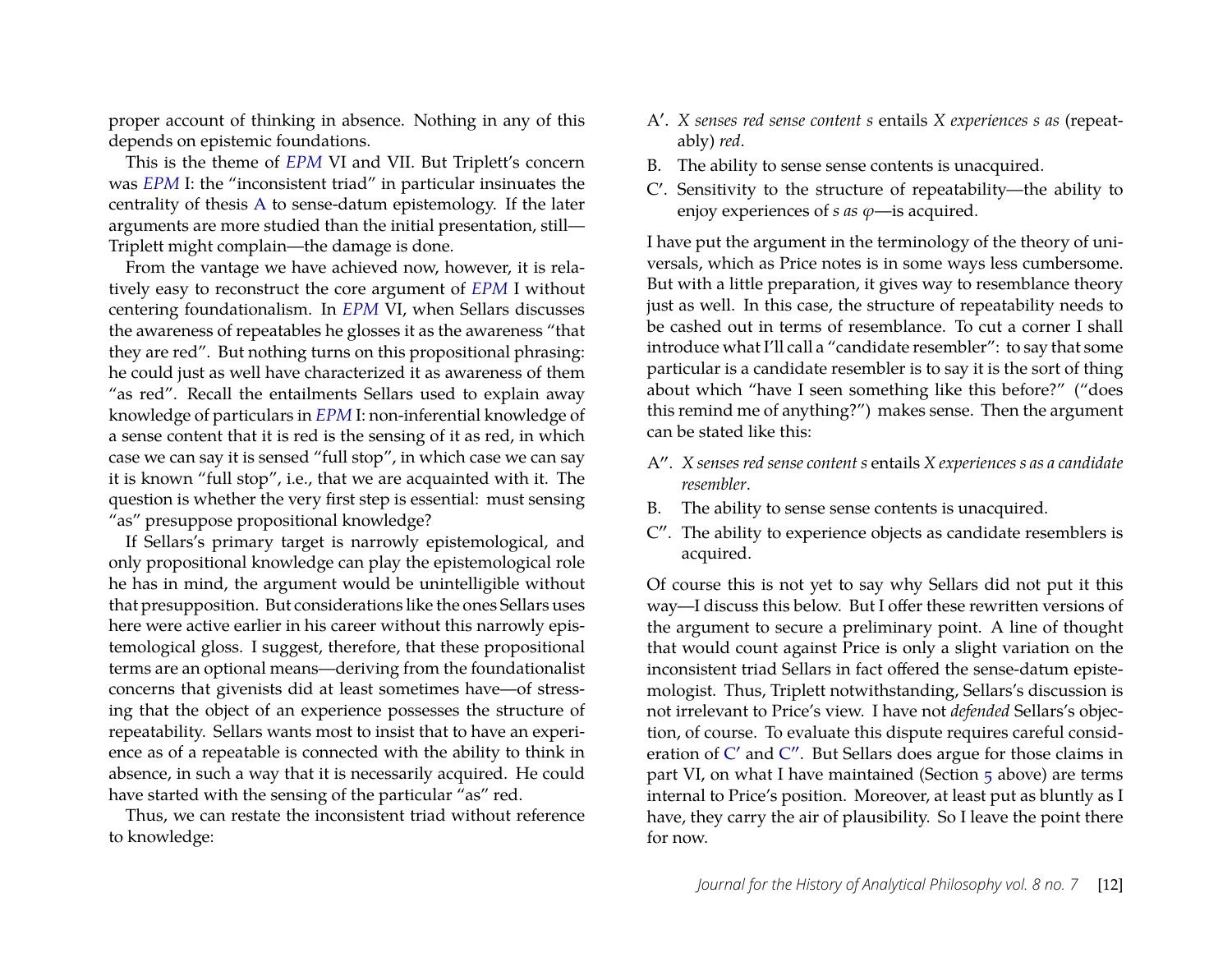#### **8. Foundationalism and the Myth of the Given**

The final question, then, is why Sellars put this point in narrowly epistemological terms. What relationship *did* Sellars see between epistemic foundationalism and the myth of the given?

I began from Sellars's characterization of the point of the given as ("presumably") "to explicate the idea that empirical knowledge rests on a 'foundation' of non-inferential knowledge of matter of fact" (*[EPM](#page-16-0)* §3, 128). This is one claim that funds the assumption that foundational structure just *is* the target of his argument. It is at least curious, then, that in *[EPM](#page-16-0)* VIII ("Does Empirical Knowledge Rest on a Foundation?") Sellars characterizes a generalized epistemic foundationalism as "[o]ne of the forms taken by the Myth of the Given" (§32).

Indeed, he makes it sound as if he is introducing foundationalism for the first time, and only now arguing that it too falls foul of the myth of the given. And what he says is equivocal: there *is* point to the metaphor of foundations. The problem is not the claim, properly understood, that observations play a foundational role in epistemology. Rather, taking this unproblematic claim too seriously distorts our understanding of human cognition:

*Above all*, the picture is misleading because of its static character. One seems forced to choose between the picture of an elephant which rests on a tortoise (What supports the tortoise?) and the picture of the great Hegelian serpent of knowledge with its tail in its mouth (Where does it begin?). Neither will do. For empirical knowledge, like its sophisticated extension, science, is rational, not because it has a *foundation* but because it is a self-correcting enterprise which can put *any* claim in jeopardy, though not *all* at once. (*[EPM](#page-16-0)* §38)

That Sellars offers an alternative to foundationalism and coheren-tism is an interpretive commonplace.<sup>[22](#page-13-0)</sup> But the issue here isn't really correct epistemology: as Danielle [Macbeth](#page-15-10) [\(2018,](#page-15-10) 139) notes, the last sentence concerns what makes science (and "empirical knowledge" in general) *rational*. For all Sellars says, empirical knowledge could *have* foundations. What he denies is that such foundations make "knowledge" *rational*.

Empirical cognition is rational because it is *dynamic* (not "static"). Recall the upshot of *[AD](#page-16-18)* (Section [3](#page-5-0) above): a Russellian "epistemology" could account for the fact that a subject can describe further than she can name, but it is useless to address the solipsism of the present moment. More generally, while Russell's theory of descriptions can account for a subject's capacity to "refer to" items with which she lacks acquaintance (in the colloquial sense), it can only do so *given* that the subject is in a position to use *names* for items of that sort, whether in virtue of (colloquial) acquaintance or not. This is the point Sellars stresses in *[EPM](#page-16-0)* VII, when he discusses thinking in presence. And it is a crucial feature of Sellars's epistemology of science: scientific theories generate new content, of a sort that cannot be explained by appeal to such analytical devices as Russell's theory of de-scriptions.<sup>[23](#page-13-1)</sup>

The epistemology of science is the topic of *[EPM](#page-16-0)* IX. Here, the dynamic character of rationality is reflected in its denial of absolute "authenticity" to any category of object:

There is a widespread impression that reflection on how we learn the language in which, in everyday life, we describe the world leads

<span id="page-13-0"></span><sup>22</sup>Michael [Williams](#page-16-8) [\(2009,](#page-16-8) §8, 180–82) even connects this point to scientific realism, as I do below. But in characterizing Sellars as a "radical fallibilist"

Williams highlights that beliefs about ordinary objects *could be false*. If I am right, this epistemic fallibility is merely a symptom of the crucial point: that our ordinary conceptual frame will have to go. Sellars thinks *any* privileging of the conceptual framework of "the manifest image" is incompatible with an anti-instrumentalist epistemology of science, and so falls foul of the myth of the given. Elsewhere [\(Hicks forthcoming\)](#page-15-11), I argue that this is the thesis of *[PSIM](#page-16-21)*.

<span id="page-13-1"></span><sup>23</sup>If the sense of a theory were exhausted by a definite description, "the theory would be no theory at all, but at most the claim that a theory can be found" (*[PH](#page-16-11)* 92). As I mentioned above, Sellars first connected his critique of Russell to the epistemology of science in the pure pragmatics papers (*[RNWW](#page-16-17)* 448).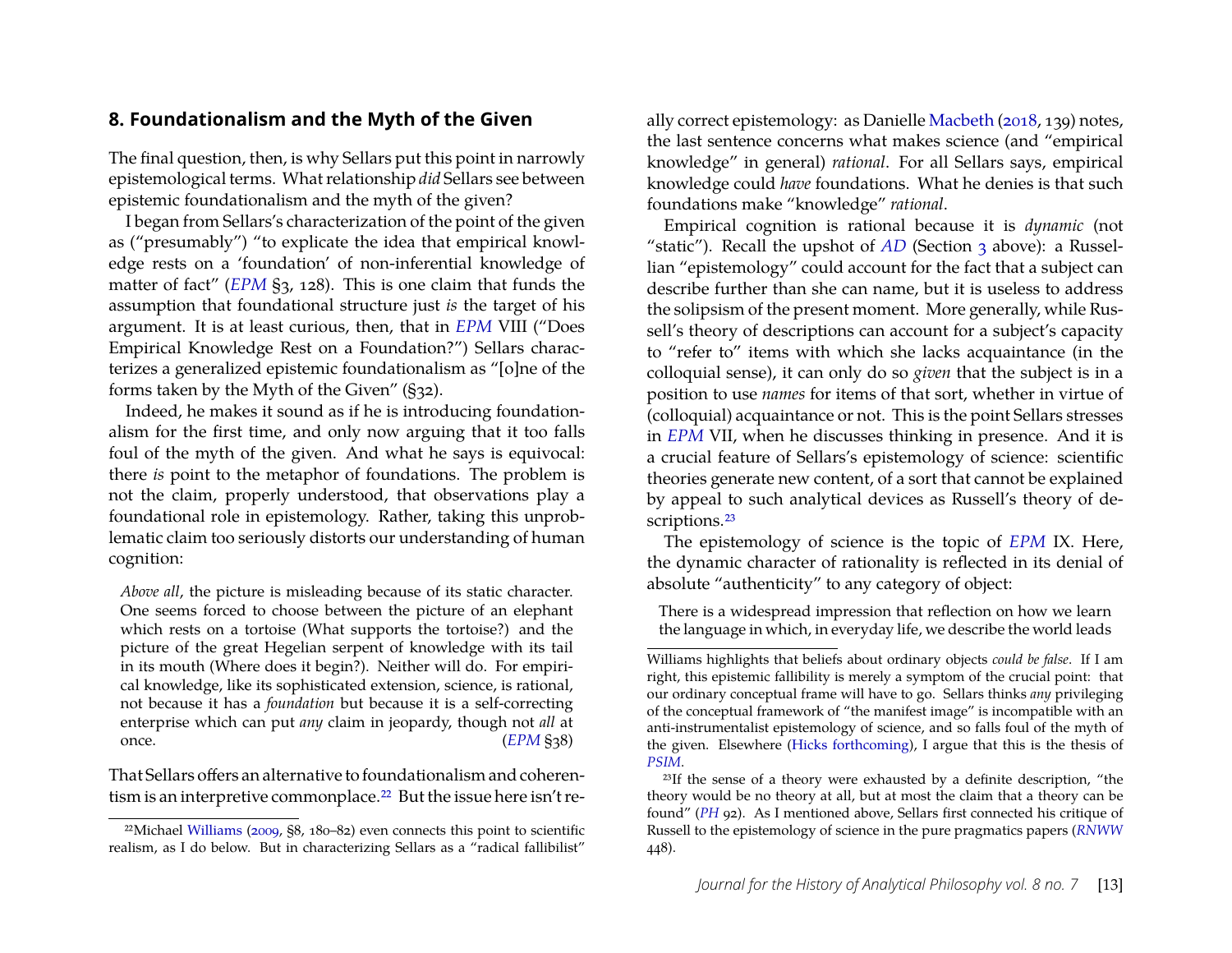to the conclusion that the categories of the common sense picture of the world have, so to speak, an unchallengeable authenticity . . . The philosophers I have in mind are united in the conviction that what is called the "ostensive tie" between our fundamental descriptive vocabulary and the world rules out of court as utterly absurd any notion that there are no such things as this framework talks about. (*[EPM](#page-16-0)* §43, 173)

Among the philosophers implicated by this remark is G. E. Moore, though here not for his commitment to sense-data but for his commitment to common sense. Sellars invokes Moore in this connection in *[PSIM](#page-16-21)*, at a place where, as [O'Shea](#page-15-1) [\(2007,](#page-15-1) 194 n 6) helpfully reminds us, we can construe Sellars as in dialogue with Stebbing. Moore and Stebbing, of course, were the sense-datum *analysts* who made a brief appearance at the outset of my paper. From the perspective I am outlining, this no longer looks like a coincidence. Whereas a more foundationally-minded sense-datum theorist might see the framework of ordinary objects as in principle revisable (by, say, correctly composing the sense data), Moore and Stebbing think the only way we can understand sense-data is by analyzing the unchallengeably authentic framework of ordinary objects. In each case, sense-data are figuring as a sort of home base for content. But even if one were to *give up* the analytical project and so repudiate sense-data—falling back perhaps on ordinary language as the home base—one would not escape the basic framework of Sellars's problem.

The extension of Sellars's attack on the myth of the given to a kind of naive common sense realism is most explicit in *[PH](#page-16-11)*, where he treats naive realism as the most plausible species of phenomenalism. There he says that if the normative fine structure of common sense is adequate as it stands, we would be obliged to adopt an instrumentalist epistemology of science (see esp. *[PH](#page-16-11)* 96). He sends us to *[EPM](#page-16-0)* for refutation of this obligation.

Thus, the target of *[EPM](#page-16-0)* is the assumption that some category of thought-objects—whether sense-data or middle-sized dry goods—has an absolute authenticity, such that the philosopher need only pay respect to it and cannot expect empirical developments to overthrow it. In highlighting the way Sellars's scientific realism echoes *[AD](#page-16-18)*, I am arguing that his rejection of a "home base" for content is the basic point underlying the attack on the myth of the given.<sup>[24](#page-14-0)</sup>

This makes intelligible the epistemological language of *[EPM](#page-16-0)* I. If acquaintance provides unrevisably authentic presence to mind, it might be a plausible ground for certainties—at least once subjects acquire the capacity to identify them. But it is not the connection to certainty itself that causes sense-datum epistemology to be locked into the framework of givenness. Thus, one could jettison the project of epistemic foundations and still fall foul of the myth. For the problem is the assumption of unrevisably authentic presence to mind, not the connection of the latter to empirical knowledge.

I began with Triplett's observation that an ahistorical conception of mid-century analytic philosophy distorts our appreciation of Sellars's argument in *[EPM](#page-16-0)*. I have argued that this is more true than Triplett himself recognizes. For in contextualizing Sellars's objection to his sense-datum opponents—most notably Price—we have seen that Sellars's abiding concern is not with foundationalist epistemology *as such*, but with the static understanding of a conceptual repertoire that it tends to embed. Traditional empiricists rightly emphasize the centrality of thinking in presence to our cognitive economy. They imagine, though, that to register this fact they have to construe thinking in presence as an unchallengable source of content, reflecting our innately given sentience. The connection between this and talk of foundations, while optional, is obvious. But if I am right more contemporary interest in foundationalist epistemology distracts

<span id="page-14-0"></span><sup>24</sup>Compare Macbeth's intriguing discussion of the "myth of the taken" [\(Mac](#page-15-12)[beth 2017,](#page-15-12) 178)—content we have somehow "taken" but cannot now revise. Because she takes for granted an epistemological reading of the myth of the given, she makes it seem as if this is only *related* to Sellars's concern. If I am right, it is the key.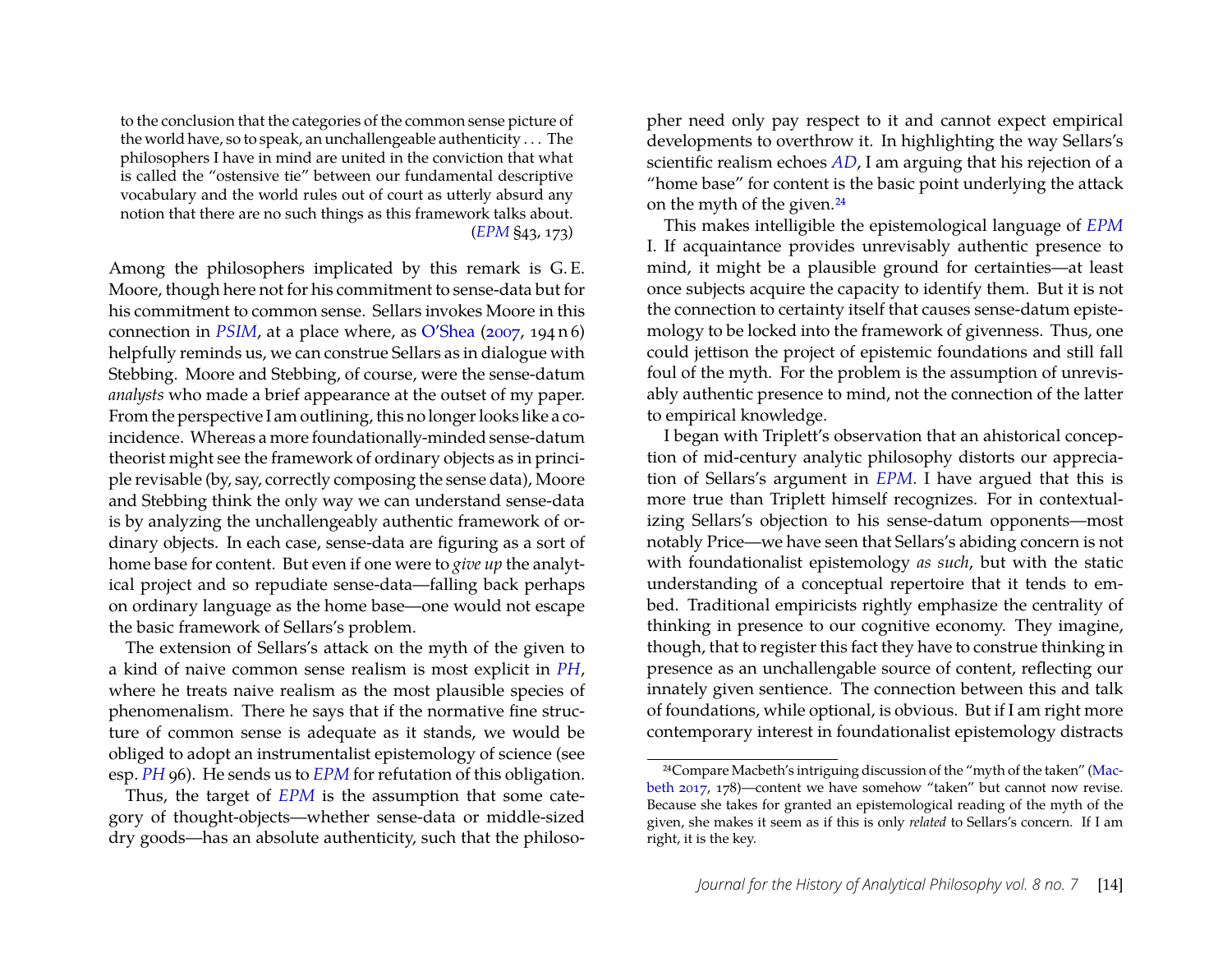us from Sellars's fundamental concern: the presumption that we must locate an innate openness to something that can count as content. This is the myth of the given.

#### **Acknowledgements**

I presented an ancestor of this paper at SSHAP 2019 in Boston, and again at the 2019 NEH Summer Seminar, "Philosophical Responses to Empiricism in Kant, Hegel, and Sellars". I am grateful to both audiences for substantive and constructive feedback that improved the paper immensely. Thanks especially to Griffin Klemick, who was in both audiences; and to Bill deVries and Jim O'Shea for, among many other things, organizing the NEH Seminar.

> **Michael R. Hicks** Miami University, Oxford, Ohio hicksmr2@miamioh.edu

#### **References**

- <span id="page-15-7"></span>Brandhoff, Boris, 2017. "Pure Pragmatics and the Idea of a Metatheoretical Functionalism." In [Pereplyotchik and Barn](#page-16-22)[baum](#page-16-22) [\(2017\)](#page-16-22), pp. 55–66.
- <span id="page-15-9"></span>Chalmers, David, 2003. "The Content and Epistemology of Phenomenal Belief." In *Consciousness: New Philosophical Perspectives*, edited by Quentin Smith and Aleksandar Jokic, pp. 220– 72. Oxford: Oxford University Press.
- <span id="page-15-13"></span>deVries, Willem A., ed., 2009. *Empiricism, Perceptual Knowledge, Normativity, and Realism: Essays on Wilfrid Sellars*. Oxford: Oxford University Press.
- <span id="page-15-0"></span>deVries, Willem A. and Timm Triplett, 2000. *Knowledge, Mind, and the Given: Reading Wilfrid Sellars's "Empiricism and the Philosophy of Mind"*. Indianapolis: Hackett Publishing Company.
- <span id="page-15-6"></span>Hicks, Michael, 2017. "What Jones Taught the Ryleans: Towards a Sellarsian Metaphysics of Thought." In [Pereplyotchik and](#page-16-22) [Barnbaum](#page-16-22) [\(2017\)](#page-16-22), pp. 67–83.
- <span id="page-15-11"></span>, forthcoming. "Wilfrid Sellars and the task of philosophy." *Synthese*. DOI: [10.1007/s11229-020-02646-8](http://doi.org/10.1007/s11229-020-02646-8)
- <span id="page-15-2"></span>Klemick, Griffin, forthcoming. "C. I. Lewis was a Foundationalist After All." *History of Philosophy Quarterly*.
- <span id="page-15-5"></span>Kukla, Rebecca, 2000. "Myth, Memory and Misrecognition in Sellars' "Empiricism and the Philosophy of Mind"." *Philosophical Studies* 101: 161–211.
- <span id="page-15-12"></span>Macbeth, Danielle, 2017. "Natural Truth." In [Pereplyotchik and](#page-16-22) [Barnbaum](#page-16-22) [\(2017\)](#page-16-22), pp. 172–82.
- <span id="page-15-10"></span>, 2018. "Sellars and Frege on Concepts and Laws." In *Sellars and the History of Modern Philosophy*, edited by Luca Corti and Antonio M. Nunziante, pp. 138–56. New York: Routledge.
- <span id="page-15-8"></span>McDowell, John, 1994. *Mind and World*. Cambridge, Mass.: Harvard University Press.
- <span id="page-15-4"></span>, 1998. "Sellars on Perceptual Experience." In *Having the World in View*, pp. 3–22. Cambridge, Mass.: Harvard University Press, 2009.
- <span id="page-15-1"></span>O'Shea, James, 2007. *Wilfrid Sellars: Naturalism With a Normative Turn*. Cambridge: Polity Press.
- <span id="page-15-3"></span>Olen, Peter, 2016. *Wilfrid Sellars and the Foundations of Normativity*. London: Palgrave Macmillan.